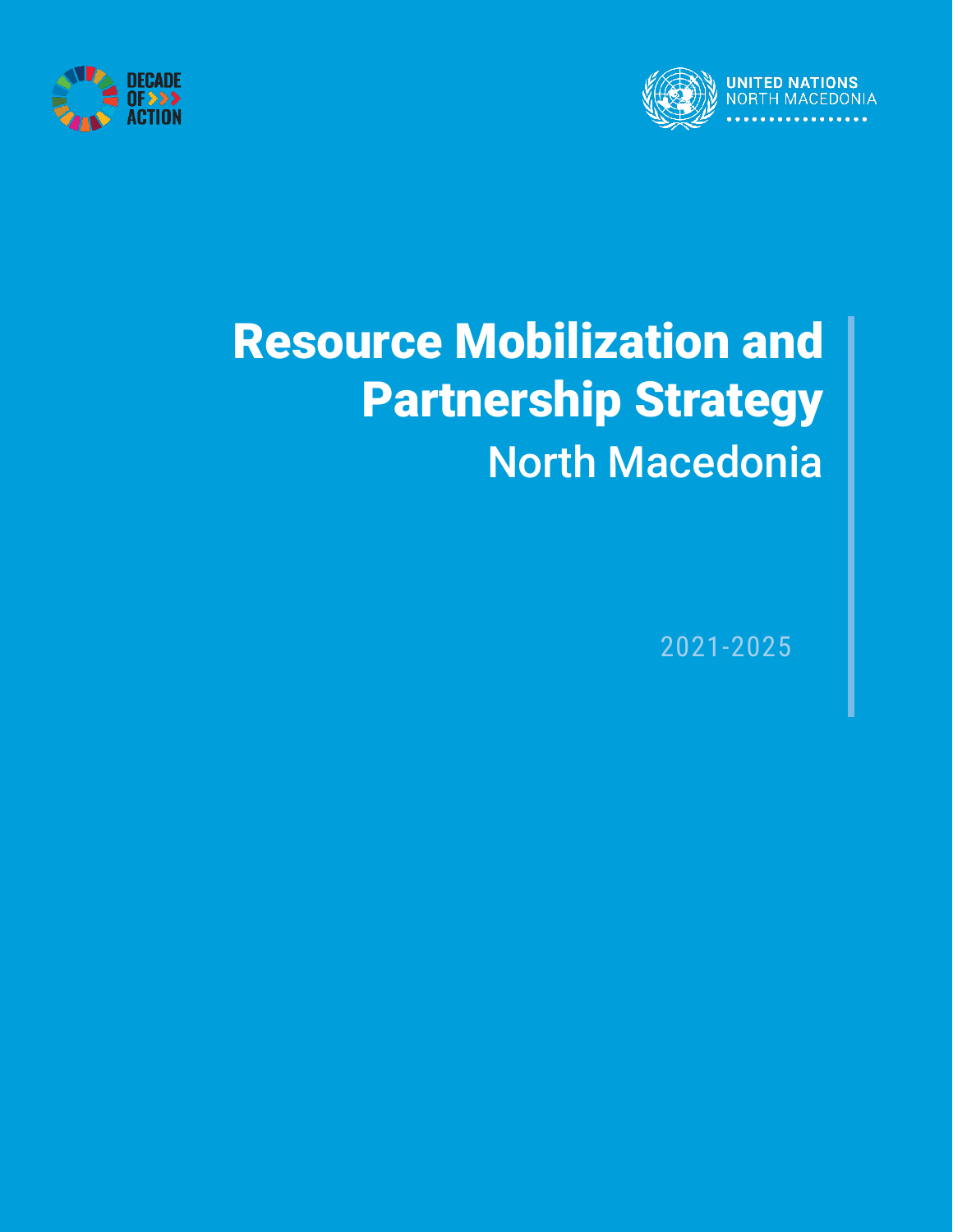### **Table of Contents**

| I.  |                                                                            |  |  |  |  |  |  |
|-----|----------------------------------------------------------------------------|--|--|--|--|--|--|
| Н.  |                                                                            |  |  |  |  |  |  |
| Ш.  |                                                                            |  |  |  |  |  |  |
| IV. | <b>Resource mobilization</b>                                               |  |  |  |  |  |  |
|     |                                                                            |  |  |  |  |  |  |
|     | b. Funding gap under the 2021-2025 UNSDCF Funding Framework 10             |  |  |  |  |  |  |
|     |                                                                            |  |  |  |  |  |  |
| V.  |                                                                            |  |  |  |  |  |  |
|     |                                                                            |  |  |  |  |  |  |
|     |                                                                            |  |  |  |  |  |  |
| VI. | Roles and responsibilities in implementation and monitoring of the RMPS 17 |  |  |  |  |  |  |
|     |                                                                            |  |  |  |  |  |  |
|     |                                                                            |  |  |  |  |  |  |
|     | Existing and intended partners of the UN for 2021-2025 UNSDCF 22           |  |  |  |  |  |  |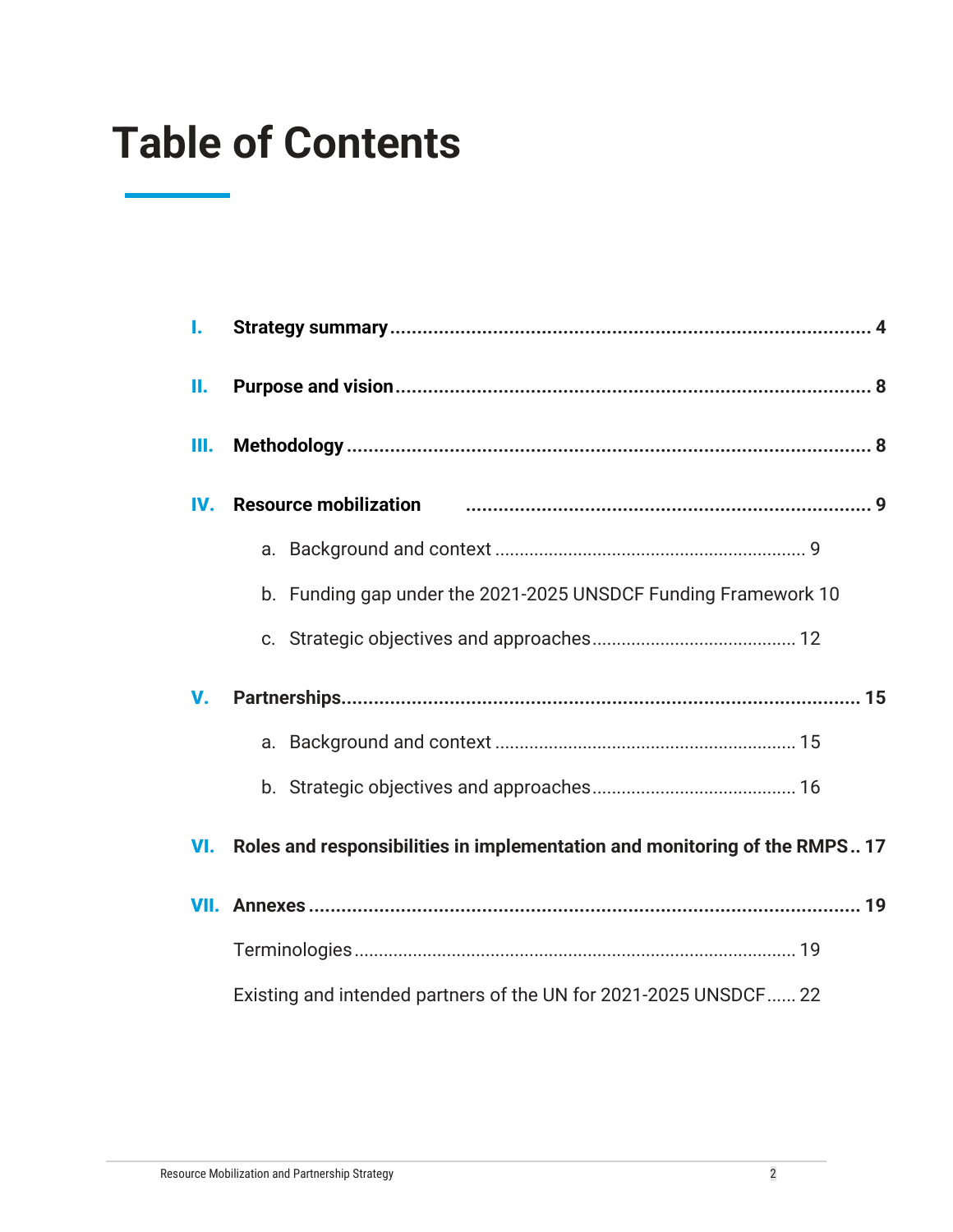### **Acronyms**

| <b>ARR</b>    | United Nations Annual Results Report             |
|---------------|--------------------------------------------------|
| MAF           | Management and Accountability Framework          |
| <b>MPTF</b>   | Multi-Partner Trust Fund                         |
| <b>ODA</b>    | <b>Official Development Assistance</b>           |
| <b>PMT</b>    | Programme Management Team                        |
| <b>RCO</b>    | UN Resident Coordinator's Office                 |
| <b>RMPS</b>   | Resource Mobilization and Partnership Strategy   |
| <b>UNCT</b>   | <b>UN Country Team</b>                           |
| <b>UNSDCF</b> | UN Sustainable Development Cooperation Framework |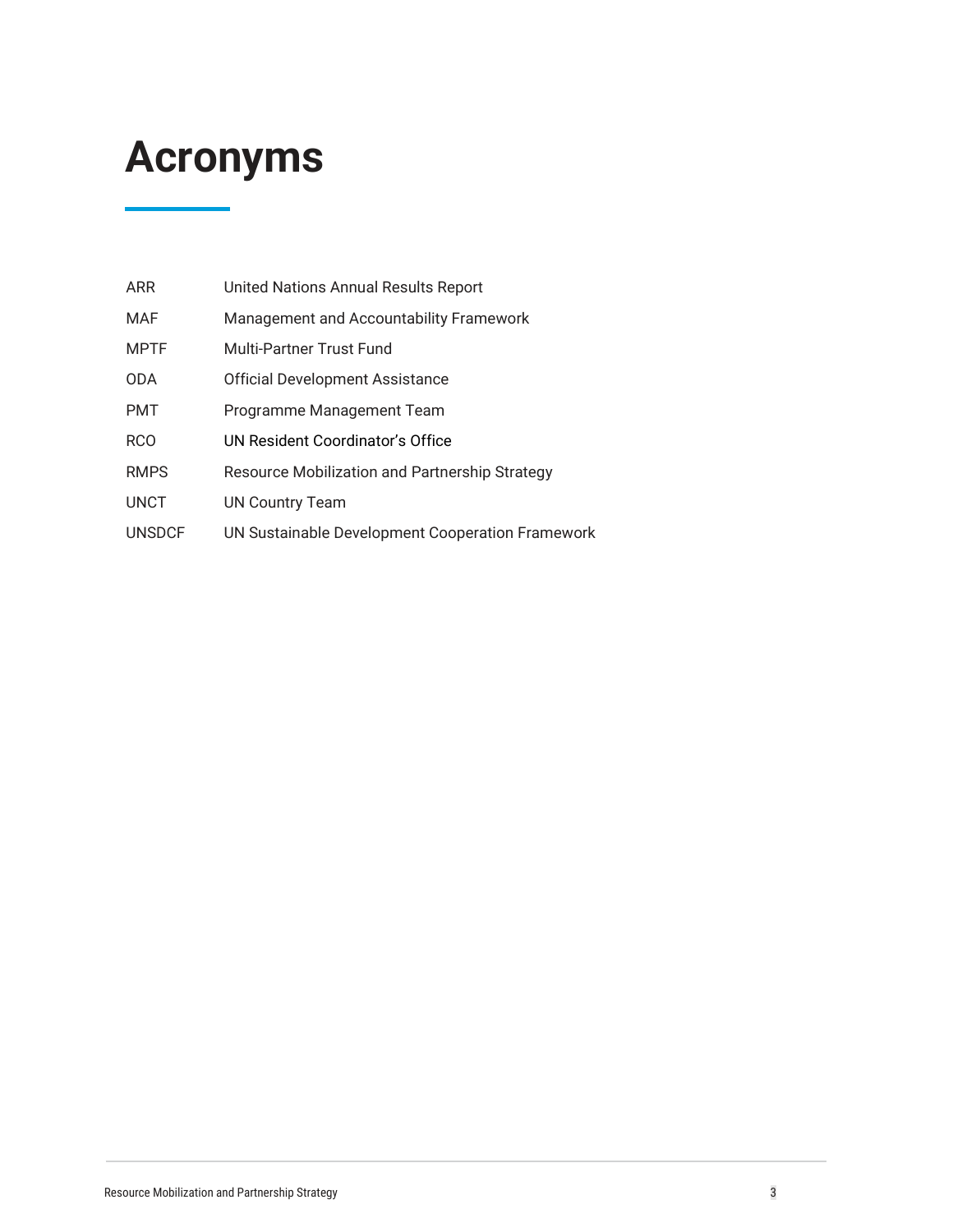# I. **Strategy summary**

#### **Resource mobilization goals and targets**

| <b>Strategic objective</b> | <b>Actions envisaged</b>      | <b>Target (2021-2025)</b>     | <b>Orientational Annual</b> |
|----------------------------|-------------------------------|-------------------------------|-----------------------------|
|                            |                               |                               | <b>Milestones</b>           |
| 1. Fill the funding gap    | 1.1 UN entities implement and | <b>Mobilize the total</b>     | Resources available:        |
|                            | report on their individual    | requirement of \$178.2        | \$48.8 million in 2021      |
|                            | agency resource               | million for UNSDCF by         | \$41.3 million in 2022      |
|                            | mobilisation actions          | 2025. At annual level,        | \$39.1 million in 2023      |
|                            | 1.2 Actions under other four  | monitor progress against      | \$29.8 million in 2024      |
|                            | objectives below are fully    | annual targets outlined       | \$19.2 million in 2025      |
|                            | implemented                   | above as orientational        |                             |
|                            |                               | yardstick of progress in      |                             |
|                            |                               | resource mobilisation (the    |                             |
|                            |                               | annual targets are            |                             |
|                            |                               | orientational only, the five- |                             |
|                            |                               | year target is the only       |                             |
|                            |                               | commitment).                  |                             |
| 2. Increase internal       | 2.1 Entities inform about     | - Quarterly resource          | Each outcome group has      |
| coordination in            | agency planned efforts        | mobilization discussion       | held 4 discussions on       |
| approaching                | in funding in early stages    | per outcome group             | resource mobilisation       |
| <b>bilateral and</b>       | and consider joining          | organized.                    | during the year and PMT     |
| multilateral donors        | forces/engaging               |                               | 2 per year.                 |
|                            | expertise from sister         | - Bi-annual PMT               |                             |
|                            | entities, whenever            | discussion on resource        |                             |
|                            | relevant expertise is         | mobilisation and              |                             |
|                            | available.                    | partnership organised.        |                             |
|                            | 2.2 Outcome groups organise   |                               |                             |
|                            | quarterly discussions and     | -Joint meetings of UN         |                             |
|                            | information sharing on        | entities with key donors      |                             |
|                            | resource mobilization and     |                               |                             |
|                            | coordinated approaches to     | - UN entities approach        |                             |
|                            | donors, focusing especially   | donors jointly, whenever      |                             |
|                            | on internal                   | relevant.                     |                             |
|                            | coordination/joint            |                               |                             |
|                            | approaches towards largest    |                               |                             |
|                            | donors (IPA3, GEF, etc.)      |                               |                             |
|                            | 2.3 PMT organises bi-annual   |                               |                             |
|                            | discussions as part of the    |                               |                             |
|                            | regular PMT meetings          |                               |                             |
|                            | focused on resource           |                               |                             |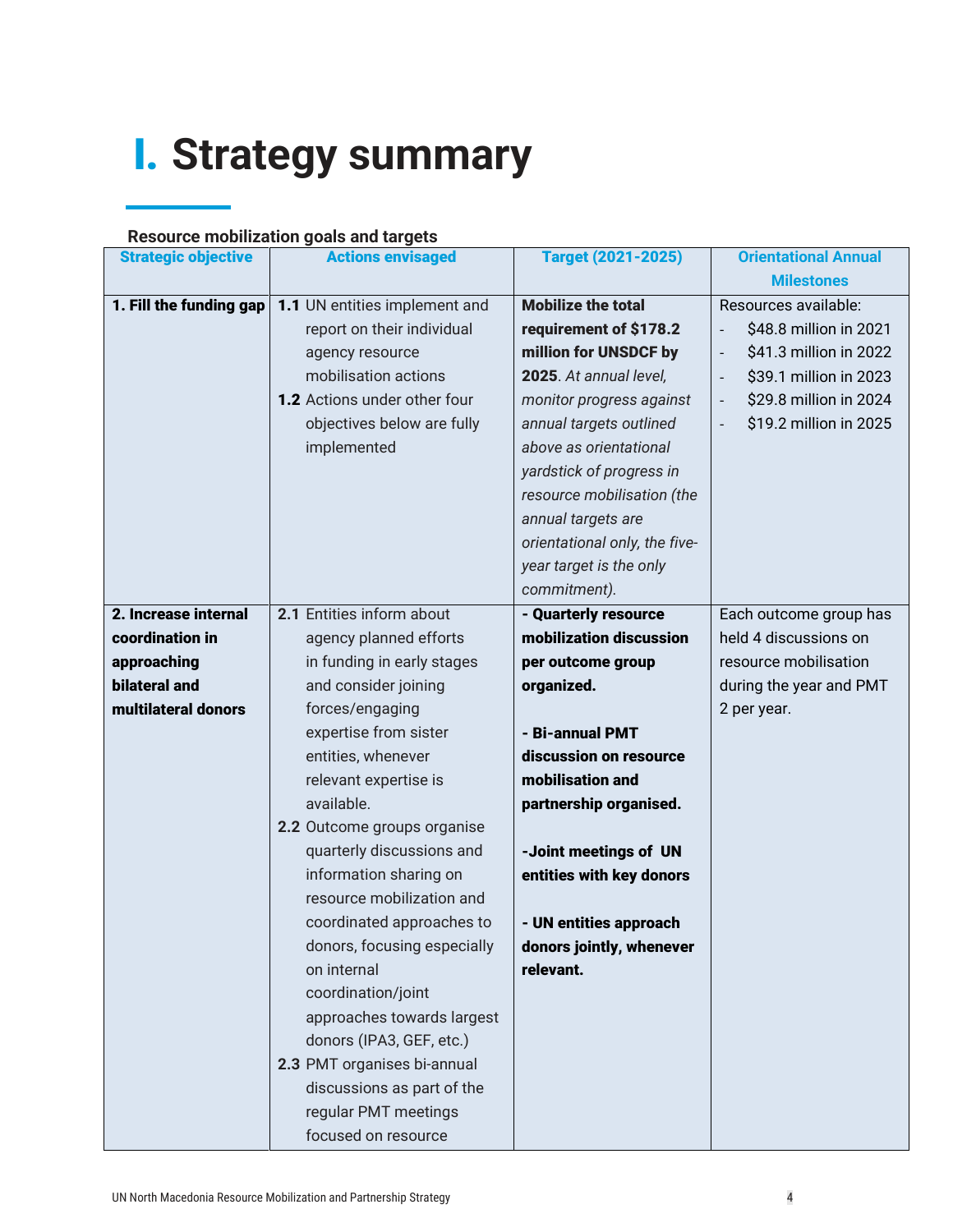|                   | mobilization and partnership    |                                        |                              |
|-------------------|---------------------------------|----------------------------------------|------------------------------|
|                   | to review, monitor progress     |                                        |                              |
|                   | and plan further.               |                                        |                              |
|                   | 2.4 UN entities approach key    |                                        |                              |
|                   | donors jointly whenever         |                                        |                              |
|                   | relevant expertise available    |                                        |                              |
|                   | in other UN entities            |                                        |                              |
|                   | 2.5 UN entities should provide  |                                        |                              |
|                   | regular information to the      |                                        |                              |
|                   | RC and the Country Team         |                                        |                              |
|                   | on their respective resource    |                                        |                              |
|                   | mobilization plans, if          |                                        |                              |
|                   | individual written plans are    |                                        |                              |
|                   | maintained.                     |                                        |                              |
|                   |                                 |                                        |                              |
| 3. Increase joint | 3.1 Develop new joint           | - 20 project ideas                     | On average, 1 new project    |
| (multi-agency)    | programmes responding to        | developed in the period                | idea developed under         |
| programming       | global pooled funds calls       | 2021-2025, 5 under each                | each outcome annually.       |
|                   | 3.2 Proactively develop new     | outcome.                               |                              |
|                   | joint programmes that           | - Resources mobilized                  | 1 new joint project funded   |
|                   | address key multi-sector        | for at least 5 new joint               | per year.                    |
|                   | challenges in the country       | projects.                              |                              |
|                   |                                 | - Active joint projects                |                              |
|                   |                                 | successfully                           |                              |
|                   |                                 | implemented and                        |                              |
|                   |                                 | promoted.                              |                              |
| 4. Increase       | 4.1 Seek Government co-         | <b>Co-funding from</b>                 |                              |
| government co-    | funding for larger projects (>  | government increased (>                |                              |
| funding           | \$1 million).                   | \$3 million government                 |                              |
|                   | 4.2 Early Government            | co-funding secured for                 |                              |
|                   | involvement in the design       | the UNSDCF                             |                              |
|                   | phase of larger projects, to    | implementation)                        |                              |
|                   | ensure joint ownership and      |                                        |                              |
|                   | sufficient time for             |                                        |                              |
|                   | discussions and                 |                                        |                              |
|                   | Government approval             |                                        |                              |
|                   | process                         |                                        |                              |
| 5. Improve        | 5.1 Scale up communication on   | <b>ARR</b> issued on<br>$\blacksquare$ | <b>Annual Results Report</b> |
| transparency      | collective UNSDCF goals         | regular basis,                         | issued timely each year,     |
| towards donors    | and results achieved to         | provides easy-to-                      | with relevant info.          |
|                   | bilateral and multilateral      | read disaggregated                     | UN Website provides up-      |
|                   | donors.                         | financial data.                        | to-date financial            |
|                   | 5.2 Proactively share UN Annual | <b>UN Website starts</b>               | information.                 |
|                   | Results Report (ARR) with all   | providing up-to-date                   | Annual discussion in JSC     |
|                   | donors.                         | financial data                         | about resource               |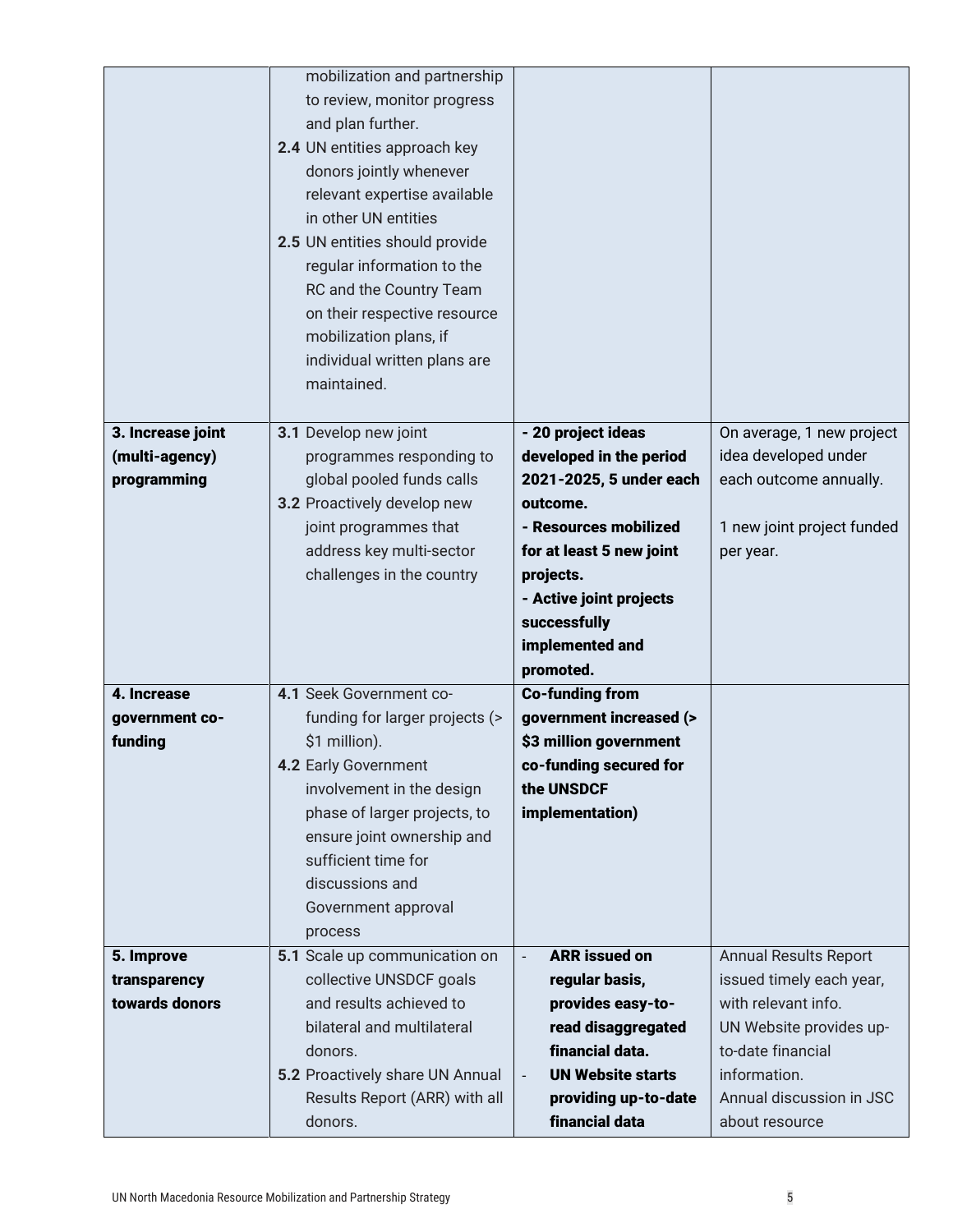| 5.3 Regularly collect and      | through linking with                    | mobilisation, as part of |
|--------------------------------|-----------------------------------------|--------------------------|
| disseminate disaggregated      | UN Info.                                | the regular JSC meetings |
| data on UN work through        | <b>UNSDCF funding</b><br>$\overline{a}$ |                          |
| public products.               | status and resource                     |                          |
| 5.4 Highlight challenges,      | mobilisation                            |                          |
| lessons and opportunities      | approaches                              |                          |
| on what is working or not      | discussed in a                          |                          |
| working well.                  | structured manner                       |                          |
| 5.5 Enhance stories, summaries | with JSC and                            |                          |
| to communicate about UN's      | bilateral and                           |                          |
| work with its partners,        | multilateral donors.                    |                          |
| describing how these           |                                         |                          |
| partnerships helped to drive   |                                         |                          |
| transformative changes is      |                                         |                          |
| essential to increase          |                                         |                          |
| transparency and develop       |                                         |                          |
| new partnerships. These        |                                         |                          |
| should always have back up     |                                         |                          |
| with the trend analysis of     |                                         |                          |
| hard data; and should          |                                         |                          |
| highlight the human face /     |                                         |                          |
| dimension / impact of UN       |                                         |                          |
| work.                          |                                         |                          |

### **Partnership goals and targets**

| <b>Strategic objective</b>          | <b>Actions envisaged</b>                    | <b>Target (2021-2025)</b>         |  |
|-------------------------------------|---------------------------------------------|-----------------------------------|--|
| 6. Maintain good relationships with | 6.1 Continue individual UN entities efforts | <b>Partnerships with existing</b> |  |
| existing partners and extend        | to build and maintain partnerships          | partners maintained;              |  |
| partners network when needed, to    | relevant for the UNSDCF.                    | <b>Partnerships with new</b>      |  |
| achieve UNSDCF results, invest in   | 6.2 Jointly engage with key strategic       | partners listed in the Annex 2    |  |
| coordinated approaches to key       | partners through UNCT or outcome            | started.                          |  |
| strategic partners                  | groups.                                     |                                   |  |
|                                     | 6.3 Maintain and proactively contribute to  |                                   |  |
|                                     | the UN Partners Database                    |                                   |  |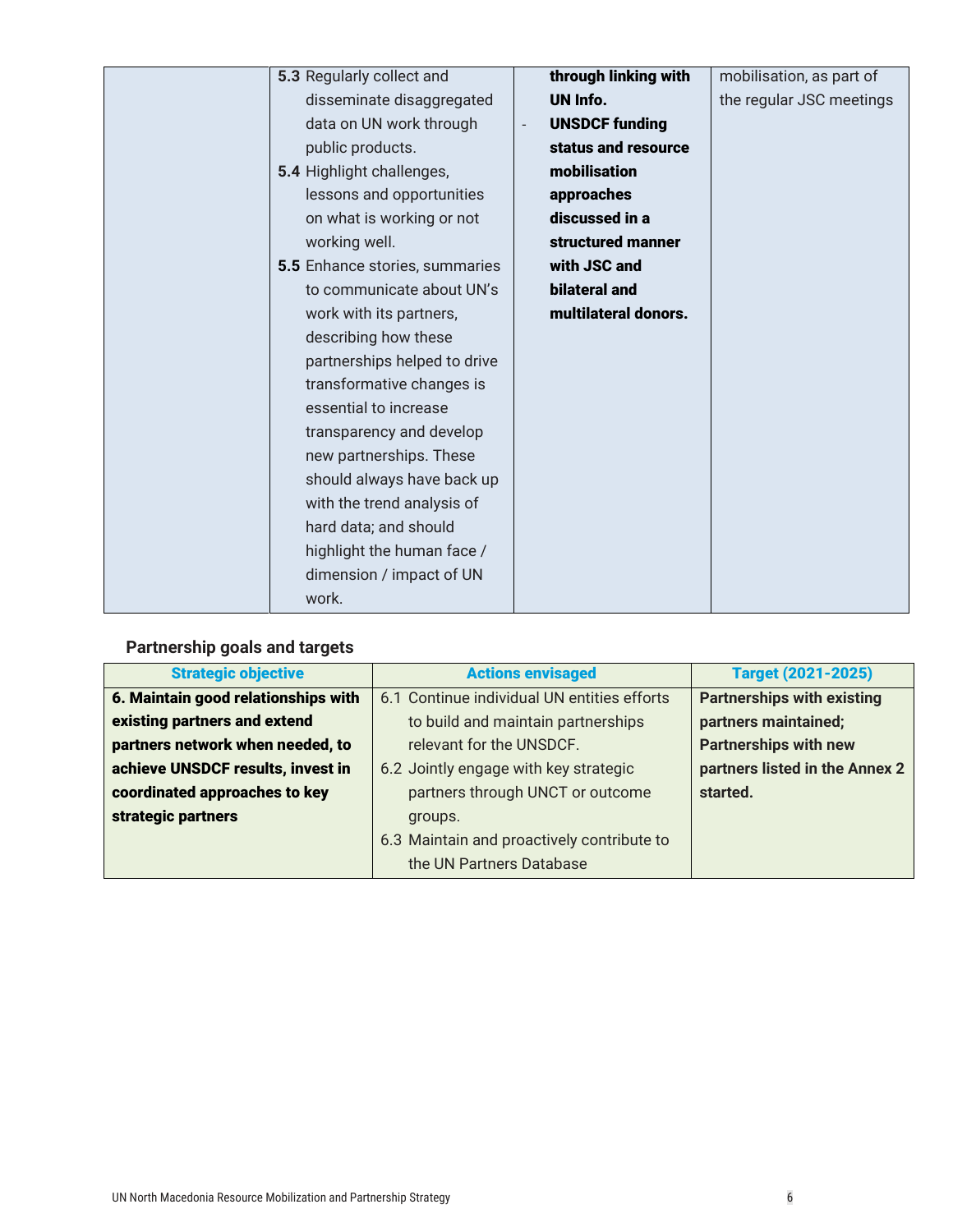| 7. Proactively seek opportunities | 7.1 Seek opportunities to partner with      | <b>Increased number of private</b> |
|-----------------------------------|---------------------------------------------|------------------------------------|
| for cooperation and partnerships  | private sector and IFIs active in the       | sector and IFI partners and        |
| with the private sector and IFIs  | country                                     | developed UN North                 |
|                                   |                                             |                                    |
|                                   | 7.2 Support the creation of an enabling     | <b>Macedonia corporate</b>         |
|                                   | environment for private sector to           | approach to the private            |
|                                   | contribute to SDGs, by exploring            | sector and IFIs.                   |
|                                   | possible UN North Macedonia actions         |                                    |
|                                   | to incentivise further alignment of         |                                    |
|                                   | private sector with SDGs (e.g.              |                                    |
|                                   | introduction of ESG -environmental,         |                                    |
|                                   | social and corporate governance -           |                                    |
|                                   | standards or other incentives)              |                                    |
|                                   | 7.3 Build awareness and capacity of private |                                    |
|                                   | sector on Agenda 2030/SDGs                  |                                    |
|                                   | 7.4 Build UN staff capacities and maximise  |                                    |
|                                   | use of UN entity and UN DCO regional        |                                    |
|                                   | and global resources on innovative          |                                    |
|                                   | finance tools                               |                                    |
|                                   | 7.5 Further discuss and develop UN North    |                                    |
|                                   | Macedonia action plan for private           |                                    |
|                                   |                                             |                                    |
|                                   | sector partnership, which should            |                                    |
|                                   | include rationale, vision and overall       |                                    |
|                                   | objectives for engaging with the private    |                                    |
|                                   | sector and IFIs, UN self-assessment         |                                    |
|                                   | and positioning (capacity gaps, value       |                                    |
|                                   | proposition, elaboration on key             |                                    |
|                                   | anticipated developments in the partner     |                                    |
|                                   | environment), set objectives and            |                                    |
|                                   | expected outputs as well as KPIs by         |                                    |
|                                   | end 2022.                                   |                                    |
|                                   | 7.6 Further explore potential synergies of  |                                    |
|                                   | <b>UN North Macedonia and Global</b>        |                                    |
|                                   | Compact North Macedonia Network.            |                                    |
|                                   |                                             |                                    |
| 8. Improve national ownership of  | 7.7 Engage with government stakeholders     | <b>Government counterparts</b>     |
| the UNSDCF                        | on regular basis in all relevant UNSDCF     | sensitised and aware of their      |
|                                   | processes (i.e. JWP review, etc.)           | stake in the UNSDCF.               |
|                                   | 7.8 Build knowledge of Joint Steering       |                                    |
|                                   | Committee members on UN Reform,             |                                    |
|                                   | Agenda 2030 and government's role in        |                                    |
|                                   | UNSDCF.                                     |                                    |
|                                   |                                             |                                    |
|                                   |                                             |                                    |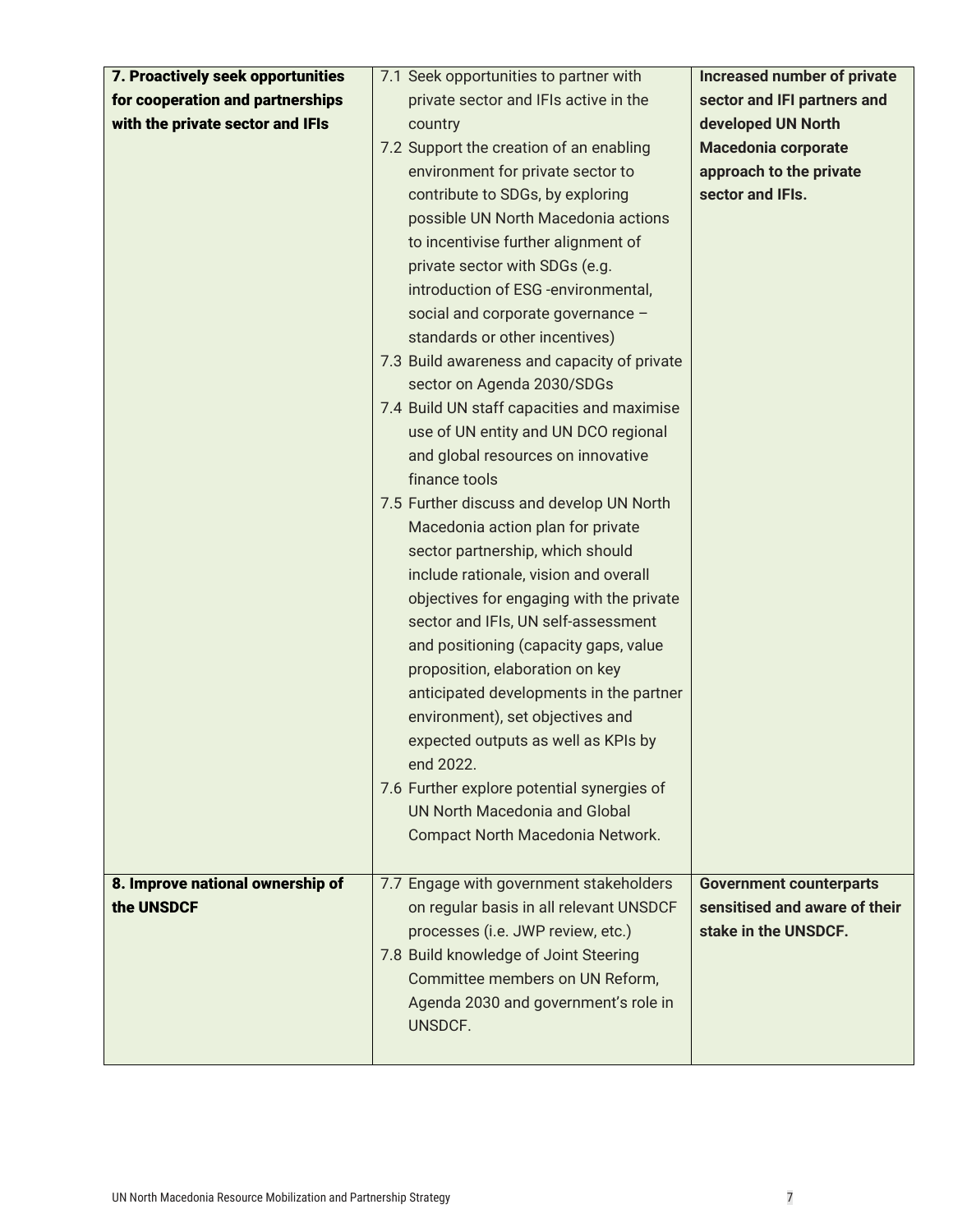# II. **Purpose and vision**

No single actor, the UN included, has either the reach or the resources to implement the 2030 Agenda alone. Solving some of the most complex issues the world faces requires actors from every segment of society to pool resources and expertise to pursue a future in which we can create opportunity, abundance and dignity for all while respecting planetary boundaries.

Implementing the 2030 Agenda requires a new catalytic UN business model. Instead of only implementing on behalf of donors, the UN also needs to **work together with partners** to build strategic relationships that share risks and responsibilities. Partnerships are not only about attracting funding, but equally about engaging partners on issues of common interest to build deeper and long-lasting **collaborations to drive progress** towards the 2030 Agenda.

**The Resource Mobilization and Partnership Strategy (RMPS) is a framework for resource mobilization and partnerships development efforts of the UN North Macedonia.**

**The** vision **of this strategy is:** 

- to promote a joint vision on resource mobilization and partnership. The strategy proposes key elements of a common approach, in order to improve the effectiveness and positioning of the UN and accelerate achievement of the expected UNSDCF outcomes between 2021 and 2025.
- to **complement individual entity efforts** by providing a guide on the wider array of resources and partnership strategies to improve the financing for the UN Sustainable Development Cooperation Framework (UNSDCF) implementation
- to facilitate the transition from funding to financing and supports the expansion and improved cooperation and partnerships with a variety of partners in support of North Macedonia SDGs Agenda. Shifting from funding to financing is a multi-step process that needs to be founded on accurate and reliable data and analysis of the financial landscape and SDG financing.

### III. **Methodology**

The Strategy development has been based on discussions within the four UNSDCF Outcome Groups and drafted by the UN Resident Coordinator's Office (RCO) in consultations with the Outcome Groups and the UN Country Team (UNCT) members. It was quality-assured by the UN Programme Management Team (PMT) and reviewed and endorsed by the UNCT.

The Strategy is written in two parts, focusing first on resource mobilization and second on partnerships. Both chapters cover aspects related to background and context followed by strategic objectives and approaches. The resource mobilization chapter also includes a review of the funding gap under the 2021-2025 UNSDCF Funding Framework.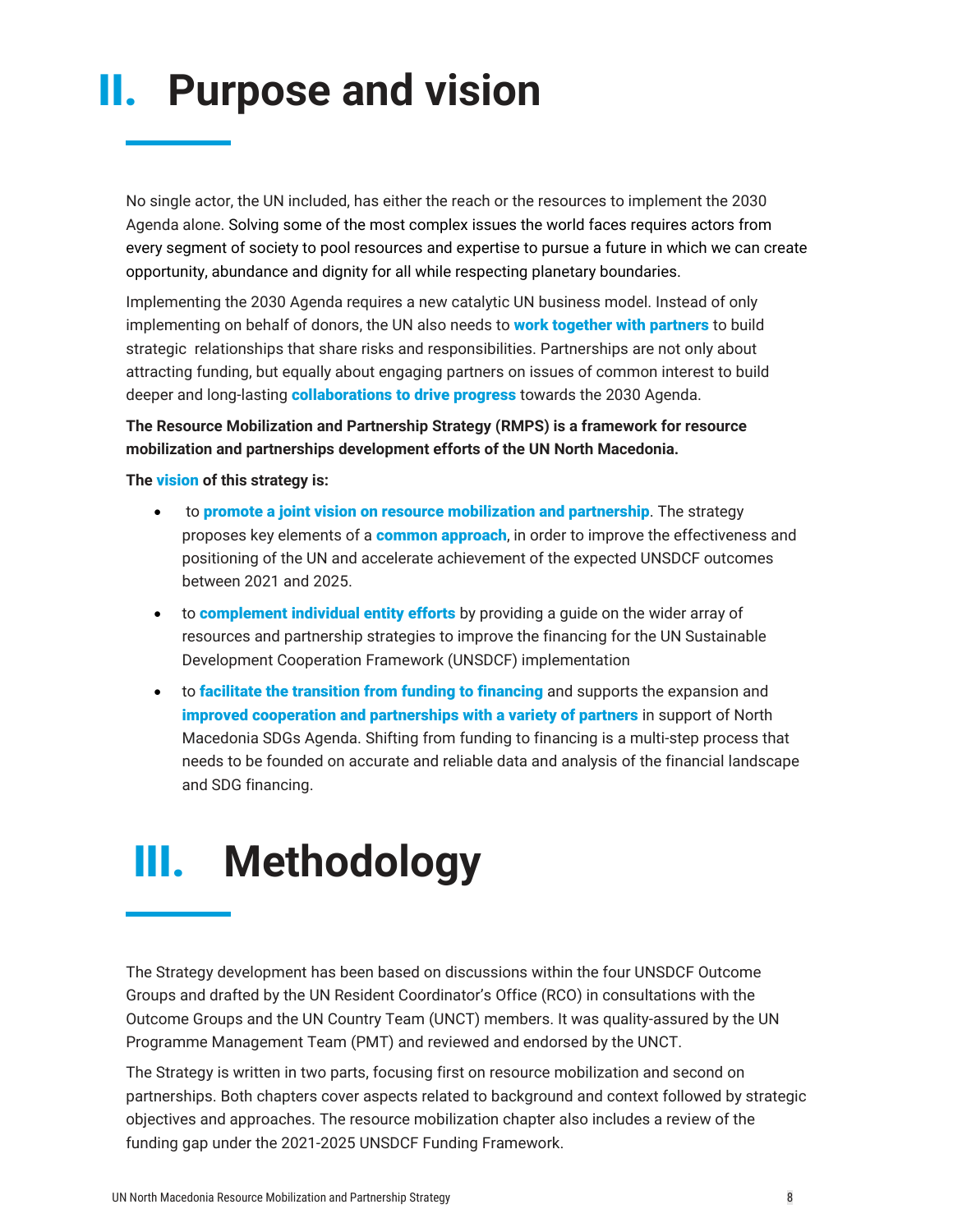# IV. **Resource mobilization**

### a. Background

UN North Macedonia has a positive resource mobilization track record. When looking at the last five-year strategic planning period, UN North Macedonia managed to mobilise more resources than required initially. To implement the 2016-2020 United Nations Partnership for Sustainable Development (PSD), UN North Macedonia mobilised more than US\$140 million compared to the \$120.9 million projected requirement, partially also because of the unanticipated migrant and refugee crises. Nevertheless, reporting has lacked consistency and detail across all entities. Complete disaggregated breakdowns on the funds mobilised according to type, source and other categories are not available, limiting the possibility to assess and make firm conclusions about the qualitative aspects of the resource mobilisation for the period 2016-2020. Also, resource mobilisation has mostly been done on individual agency basis, with a few one-off joint projects and without a joint resource mobilisation strategy.

UN Development System reform placed an increased focus on funding/financing aspects, financial transparency and joint programming, as a guiding factor for the work of the strengthened UN RCO in the country since 2020. As part of these efforts, UN North Macedonia developed a detailed 2021- 2025 UNSDCF Funding Framework endorsed by government, which provides disaggregated financial information on the projections across multiple dimensions – per output, per year, per funding source type, per funding source, UN agency, and available vs. to be mobilised funds. Also, in 2020, UN North Macedonia focused on and successfully increased its share of funding secured for joint action, with a key emphasis on global funding facilities as sources of funding. In 2020, nine jointly developed projects were submitted to four UN pooled funds: the Joint SDG Fund (Financing Call, Components 1 and 2), Migration Multi-Partner Trust Fund (MPTF), COVID-19 Response and Recovery Fund MPTF, and UN Partnership on the Rights of Persons with Disabilities (PRPD) Fund. In addition, the UN North Macedonia was actively engaged in the preparation of the Western Balkans regional eligibility application of the UN Peacebuilding Fund (PBF). Through these coordinated efforts, UN North Macedonia successfully raised \$2.75 million in 2020 for three joint projects through UN pooled funds[1.](#page-8-0) Two of those UN pooled funds were new sources of funding (Migration MPTF and Covid19).

Among other objectives, these efforts aimed to improve the funding sources mix by increasing the proportion of less earmarked types of funding, such as vertical, pooled and thematic funds, and reducing reliance on project specific funding as the most tightly earmarked source of funding. At the end of 2020, project and programme specific funding remained the primary source for UN activities in North Macedonia. Transition to less earmarked sources of funding would allow for more flexible targeting of UN support and optimization of UN expertise provision.

<span id="page-8-0"></span><sup>1</sup> "Evidence-based migration policy planning and discourse in North Macedonia", funded by the Migration MPTF (\$1.5 million) and implemented by IOM, UNHCR and UNFPA, over the period of 30 months; "Safe and innovative health services in times of COVID-19, funded by the COVID-19 Response and Recovery Fund (\$0.85 million), implemented by UNFPA, WHO and UNICEF, over 14.5 months; and the inception phase of the joint project on the rights of persons with disabilities, funded by the UN PRPD MPTF (\$0.4 million), over 24 months.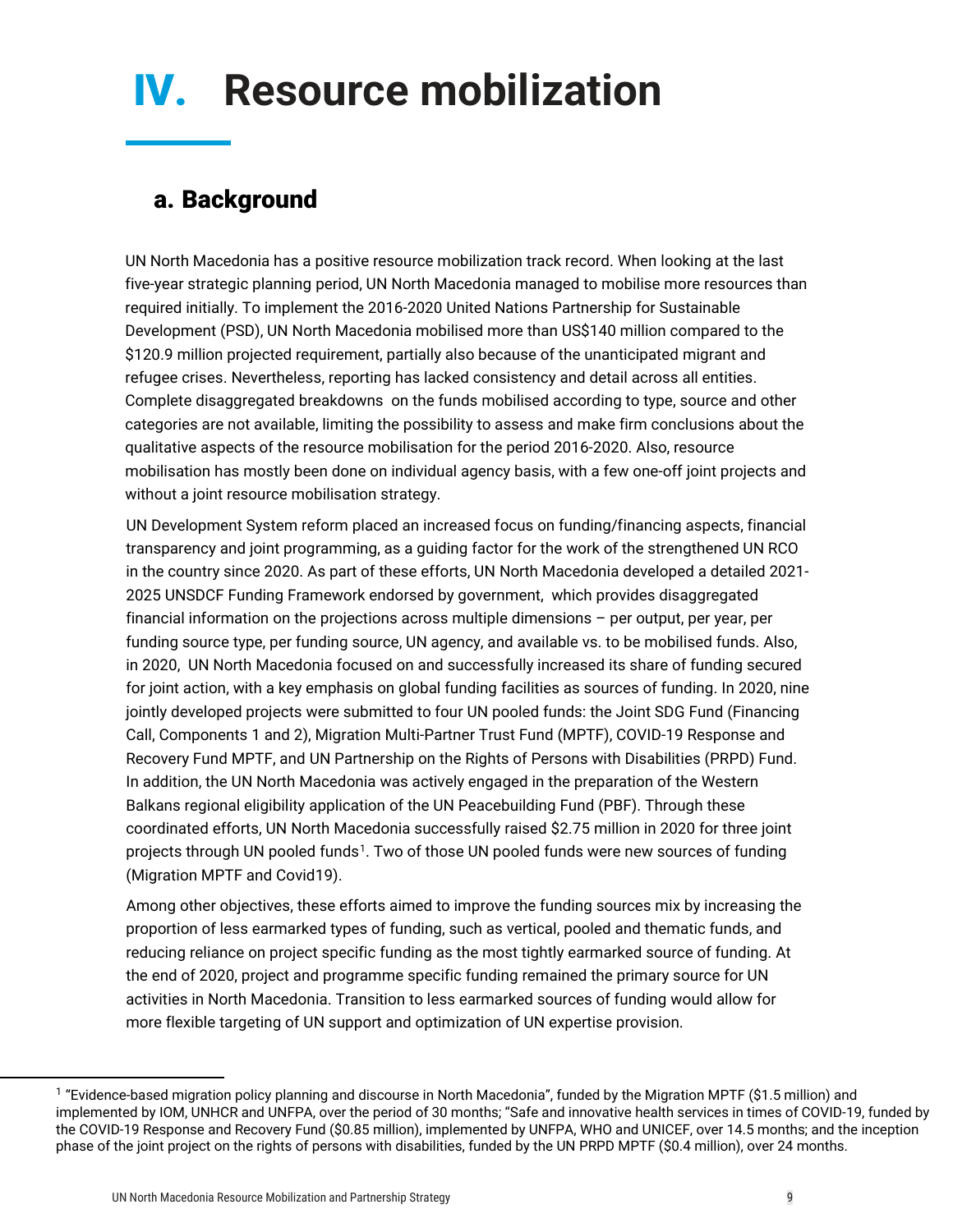### b. Funding gap

According to the data collected from the UN entities participating in the implementation of the UNSDCF (as at November 2020<sup>2</sup>), the difference between the required funds estimated for the programme cycle and funds to UN entities in North Macedonia agencies, i.e. the funding gap stood at \$113.6 million, or 64% of the total required funding (\$178.2 million) in November 2020 (see below table). The UN would need to mobilize approximately \$22.7 million per year to cover the gap to be able to deliver on the strategic end results agreed with the Government.

| <b>By Outcome</b>                       | <b>Required funding,</b><br>in million USD | Required<br>funding<br>in $\%$ <sup>3</sup> | <b>Available</b><br>funding.<br>in million USD | <b>Funding Gap,</b><br>in million USD | <b>Funding</b><br>Gap in<br>%4 |
|-----------------------------------------|--------------------------------------------|---------------------------------------------|------------------------------------------------|---------------------------------------|--------------------------------|
| Outcome 1<br>Inclusive prosperity       | \$25.5                                     | 14%                                         | \$8.9                                          | \$16.6                                | 15%                            |
| Outcome 2<br>Quality services for all   | \$25.2                                     | 14%                                         | \$10.4                                         | \$14.8                                | 13%                            |
| Outcome 3<br><b>Healthy environment</b> | \$83.8                                     | 47%                                         | \$26.0                                         | \$57.8                                | 51%                            |
| Outcome 4<br>Good governance            | \$43.6\$                                   | 24%                                         | \$19.3                                         | \$24.4                                | 21%                            |
| <b>Total for 5 years:</b>               | \$178.2                                    | 100%                                        | \$64.6                                         | \$113.6                               | 100%                           |
| Annual average:                         | \$35.6                                     |                                             | \$12.9                                         | 22.7                                  |                                |

#### 2021-2025 UNSDCF Funding (required funding, available funding, funding gap, in million USD)

*Inputs from November 2020. The Funding Framework will be regularly updated.*

| <b>Outcomes</b>                   | <b>Core</b> | Thematic <b>I</b><br><b>Funds</b> | <b>Project</b><br>/Prog.<br><b>Specific</b><br><b>Funding</b> | Governm-<br>ent | <b>Pooled</b><br>and<br>Vertical<br><b>Funds</b> | <b>Private</b><br><b>Sector</b><br><b>Funding</b> | <b>Other</b> | <b>Total</b> |
|-----------------------------------|-------------|-----------------------------------|---------------------------------------------------------------|-----------------|--------------------------------------------------|---------------------------------------------------|--------------|--------------|
| Outcome 1                         | \$1.5       |                                   | \$5.5                                                         | \$2.0           |                                                  |                                                   |              | \$9          |
| Outcome 2                         | \$5.4       | \$0.5                             | \$4.4                                                         |                 |                                                  | \$0.03                                            |              | \$10         |
| Outcome 3                         | \$3.2       |                                   | \$13.0                                                        | \$0.9           | \$8.9                                            |                                                   | \$0.1        | \$26         |
| Outcome 4                         | \$4.5       | \$0.9                             | \$12.0                                                        | \$0.02          | \$2.0                                            | $\overline{\phantom{a}}$                          |              | \$19         |
| <b>Total</b>                      | \$14.5      | \$1.4                             | \$34.8                                                        | \$2.9           | \$10.9                                           | \$0.03                                            | \$0.1        | \$64.6       |
| <b>Total in</b><br>proportion (%) | 22%         | 2%                                | 54%                                                           | 4%              | 17%                                              | 0%                                                | 0%           | 100%         |

#### 2021-2025 UNSDCF available funding as at November 2020, per source type (in million USD)

*Inputs from November 2020. The Funding Framework will be regularly updated.*

<span id="page-9-0"></span><sup>2</sup> Data collected by end November 2020 and funding framework approved by February 2021

<span id="page-9-1"></span><sup>&</sup>lt;sup>3</sup> Percentage of total required funding, attributable to this outcome.

<span id="page-9-2"></span><sup>4</sup> Percentage of total funding gap attributed to this particular outcome.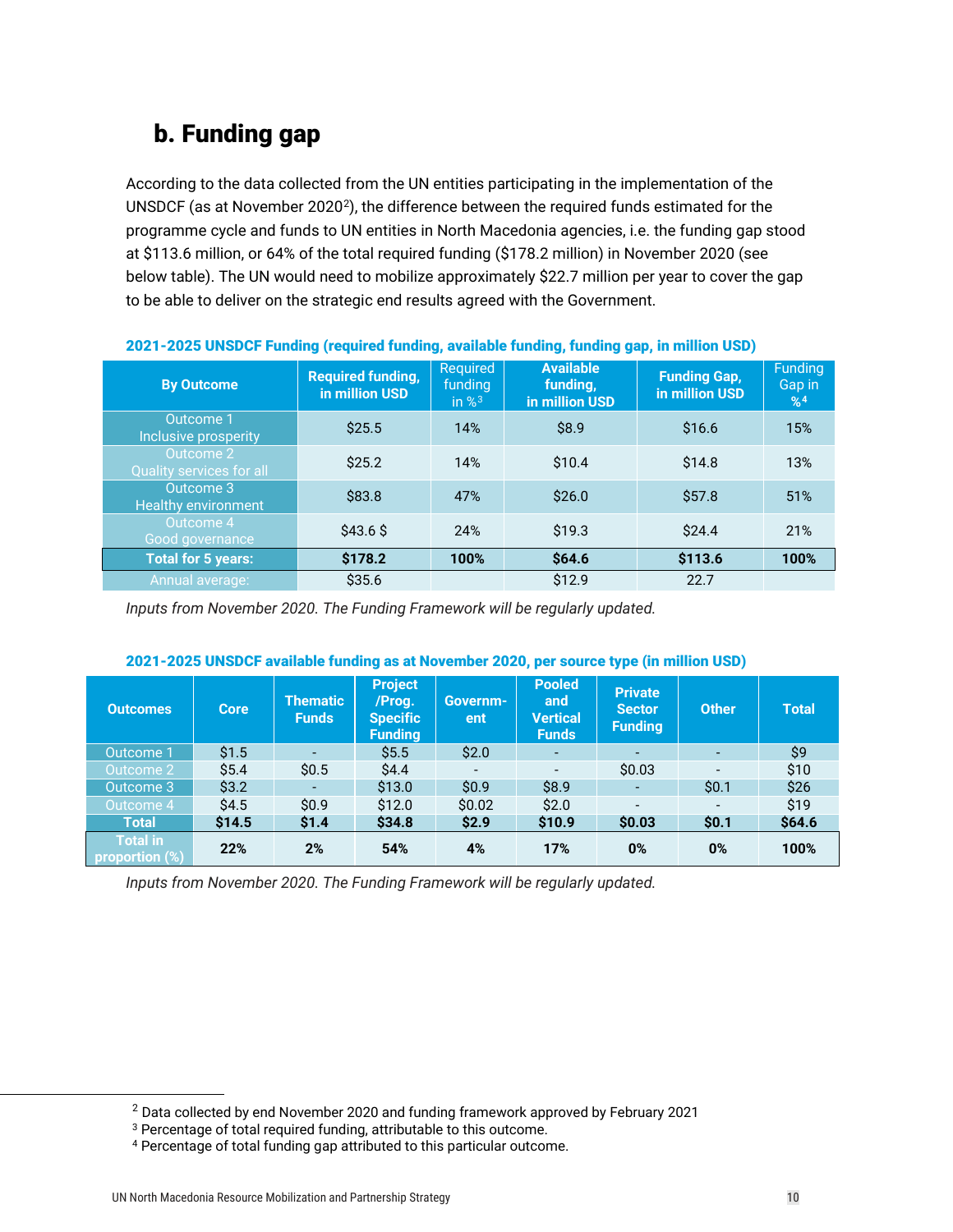Contributing partners to the 2021-2025 UNSDCF as at November 2020 include:

- Adaptation Fund
- Austria
- City of Skopje
- EU
- FAO-WHO Codex Trust Fund
- GCF
- GEF
- Germany<br>- Governme
- Government of North Macedonia
- Lions Quest Club International
- Italy
- Migration MPTF
- North Macedonia Telecom
- Montreal Protocol
- Netherlands
- Norway
- Sweden
- Switzerland
- UK
- UNICEF Thematic Funds
- UNPRPD MPTF
- US
- World Bank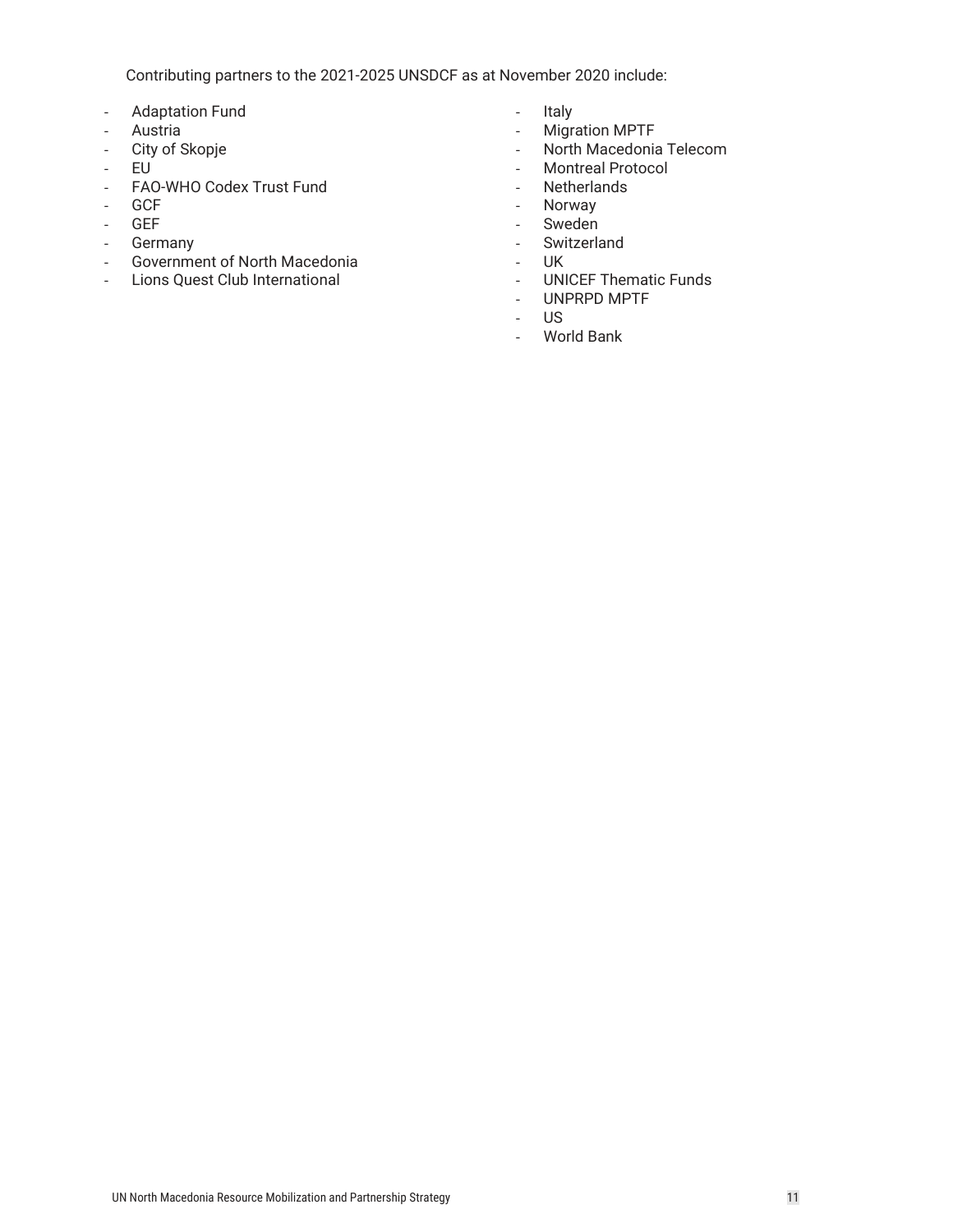### c. Strategic objectives and approaches

UN North Macedonia will prioritize five resource mobilization strategic objectives and commit to achieve these by 2025. The progress towards these will be regularly monitored and reported on against the set targets.

In addition to the five strategic objectives and their targets, approaches to resource mobilization have been identified and outlined. They indicate the directions and potential approaches or tools that UN North Macedonia strives towards or would like to further explore. They do not represent a commitment for fulfilment by 2025.

#### Strategic objective 1: Fill the funding gap

**Situation:** In November 2020, the funding gap was \$113.6 million for 2021 to 2025, which represents 64% of the total required funding (\$178.2 million) that the UN needs to mobilize to be able to deliver on the strategic end results agreed with the Government in the UNSDCF. The annual funding gaps for 2021, 2022, 2023, 2024 and 2025 are estimated at \$13.8 million, \$26.6 million \$30.6, \$26 million and 16.5 million, respectively.

#### **Actions envisaged:**

- 1.1 UN entities implement and report on their individual agency resource mobilisation actions
- **1.2** Actions under other four objectives below are fully implemented

Target: **Mobilize the total requirement of \$178.2 million for UNSDCF by 2025.** At annual level, monitor progress against annual targets outlined above as orientational yardstick of progress in resource mobilisation (the annual targets are orientational only, the five-year target is the only commitment).

Strategic objective 2: Increase internal coordination in approaching bilateral and multilateral donors

**Situation:** Need for more joint efforts in terms of internal alignment, engagement, advocacy, and communication with the donor community in North Macedonia. Partial, ad-hoc or untimely internal information-sharing among UN entities on upcoming resource mobilisation plans and target sources. While retaining ability and efforts to mobilize resources for own UN entity programmes, to approach donors coherently, as one UN, as well as in order to increase effectiveness and maximise the use of expertise available in the UN family and finally, avoid (perceived or real) competition for funds, particularly in areas where mandates overlap or issues touch multiple entities. Through the Sector Working Groups, the UN North Macedonia could also strengthen sector discussions with national and international partners. Iteration process should be further developed based on what will be successful and what should be done differently.

#### **Actions envisaged:**

- **2.1** Entities inform about agency planned efforts in funding in early stages and consider joining forces/engaging expertise from sister entities, whenever relevant expertise is available.
- **2.2** Outcome groups organise quarterly discussions and information sharing on upcoming resource mobilization plans and coordinated approaches to donors, focusing especially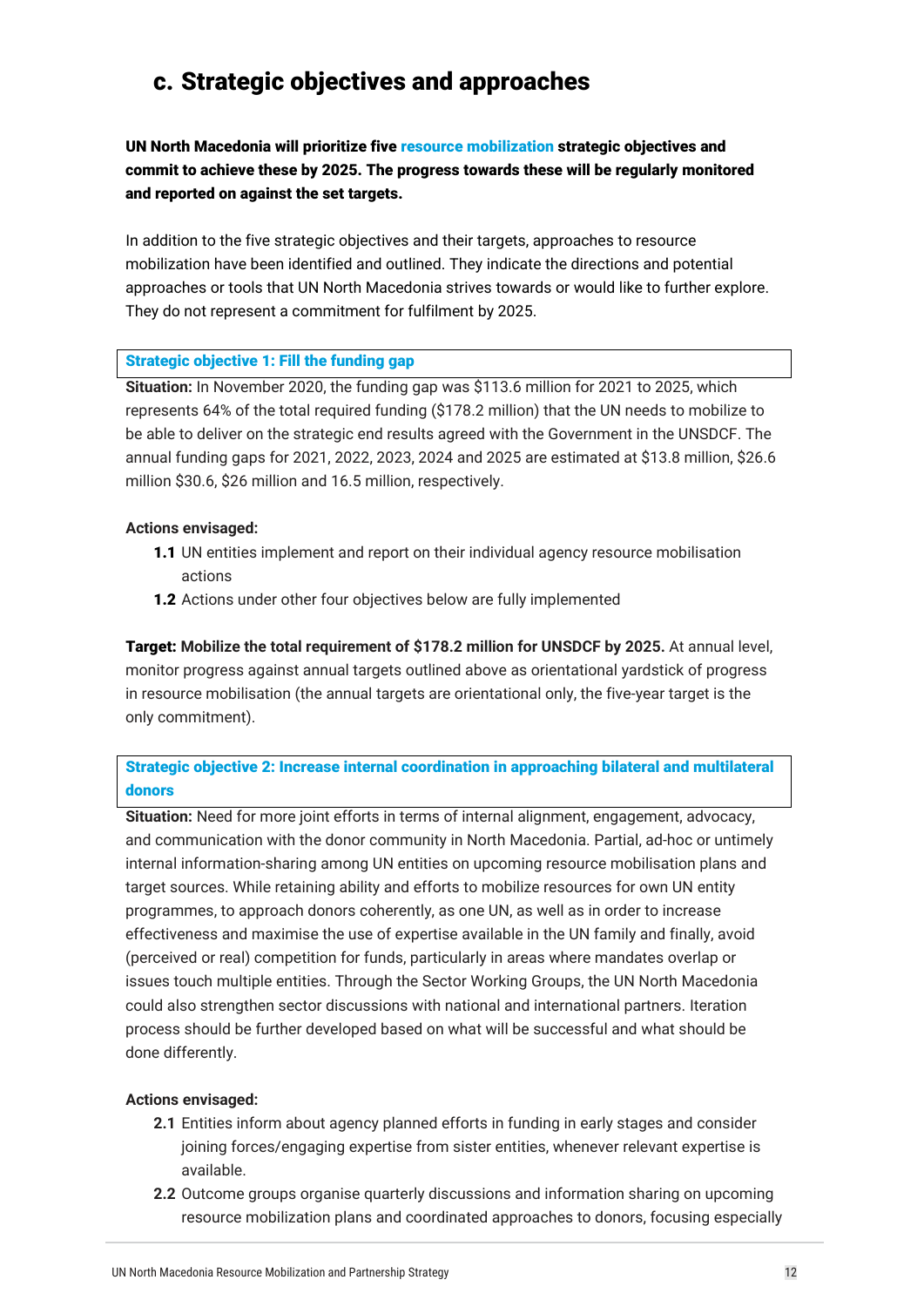on internal coordination/joint approaches towards largest donors (IPA3, GEF country level consultations, etc.)

- **2.3** PMT organises bi-annual discussions as part of the regular PMT meetings focused on resource mobilization and partnership to review, monitor progress and plan further.
- **2.4** UN entities approach key donors jointly whenever relevant expertise available in other UN entities
- **2.5** UN entities should provide regular information to the RC and the Country Team on their respective resource mobilization plans, if individual written plans are maintained.

Target: Quarterly resource mobilization discussion per outcome group organized. Bi-annual PMT discussion on resource mobilisation and partnership organised. UN entities approach donors jointly, whenever relevant.

#### Strategic objective 3: Increase joint (multi-agency) programming

**Situation:** Joint projects, which combine expertise from multiple UN entities, allow for maximising the expertise available within the UN family and providing comprehensive solutions to complex multi-faceted issues. As funds are usually mobilised through pooled funds, the joint projects also contribute to an improved funding sources mix by increasing the proportion of less earmarked types of funding, such as vertical, pooled and thematic funds, and reducing reliance on project specific funding as the most tightly earmarked source of funding. In 2020, nine jointly developed projects were submitted to four UN pooled funds, and UN North Macedonia successfully raised \$2.75 million in 2020 for three joint projects.

#### **Actions envisaged:**

- **3.1** Develop new joint programmes responding to global pooled funds calls
- **3.2** Proactively develop new joint programmes that address key multi-sector challenges in the country

**Target:** 20 project ideas developed in the period 2021-2025, 5 under each outcome. Resources mobilized for at least 4 new joint projects. Active joint projects successfully implemented and promoted.

#### Strategic objective 4: Increase government co-funding

**Situation:** As North Macedonia is a middle-Income country, more co-funding for programmes should come from the government. The situation shows that only 3% of non-core funds came from the government in 2020. For the UNSDCF 2021-2025, 2.9 million government co-funding has been secured as of November 2020. Attracting government co-financing is a process that requires investment in time and (core) funds. It also demands to work with government counterpart in the design of new models.

#### **Actions envisaged:**

- **4.1** Seek Government co-funding for projects (aim 10% co-financing)
- **4.2** Early Government involvement in the design phase of larger projects, to ensure joint ownership and sufficient time for discussions and Government approval process

**Target:** Co-funding from government increased (more than \$3 million in government cofinancing secured for the UNSDCF implementation).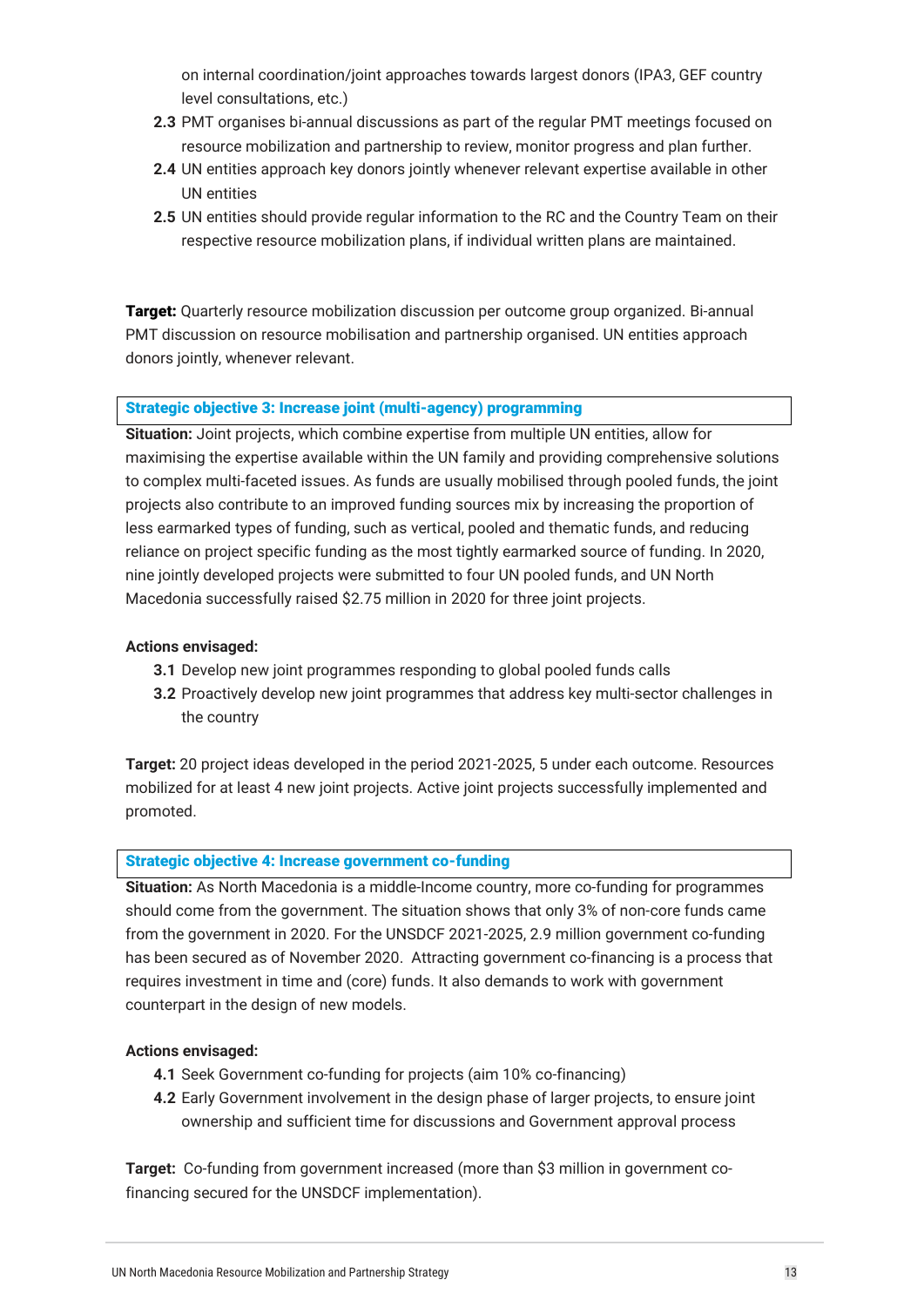#### Strategic objective 5: Improve UN transparency towards bilateral and multilateral donors

**Situation:** Need for more transparency and report better on resources, results and impacts towards bilateral and multilateral donors.

#### **Actions envisaged:**

- **5.1** Collectively scale up communication on UNSDCF goals and results achieved to bilateral and multilateral donors.
- **5.2** Proactively share UN Annual Results Report (ARR) with all donors.
- **5.3** Regularly collect and disseminate disaggregated data on UN work through public products.
- **5.4** Highlight challenges, lessons and opportunities on what is working or not working well.
- **5.5** Enhance stories, summaries to communicate about UN's work with its partners, describing how these partnerships helped to drive transformative changes is essential to increase transparency and develop new partnerships. These should always have back up with the trend analysis of hard data; and should highlight the human face / dimension / impact of UN work.

**Target:** ARR issued on regular basis and providing detailed operational and disaggregated financial data. UN Website starts providing up-to-date financial data through linking with UN Info. UNSDCF funding status and resource mobilisation approaches discussed in a structured manner with JSC and bilateral and multilateral donors.

#### Strategic approach: Improve funding mix

Situation: The current funding mix is primarily made of project funding, followed by vertical funds, core funds, thematic and pooled funds, but low in terms of international financial institutions (IFI), private sector and government funding. Hence, there is a need to improve the funding mix and increase government, IFI and private sector funding.

#### Actions **envisaged**:

- Seek opportunities to fundraise more vertical, thematic and pooled funding, as well as funding from private sector, IFIs and government.
- Seek opportunities to diversify funding sources, by finding new potential funding sources and partners would be beneficial.
- Explore opportunities for increasing efficiency and ease of investing for donors, especially in joint programming. One specific example of such a tool would be a Country One Fund. The relevance of and interest for such Country One Fund, as a tool to ease joint investment for donors in the UNSDCF priorities, will be explored and by end of 2022. UN North Macedonia will decide whether to move forward or not with such Country One Fund.

#### Strategic approach: Leverage larger financial flows

**Situation:** Shifting from funding to financing is a multi-step process that needs to be founded on accurate and reliable data and analysis of the financial landscape, including all financial flows, instruments and incentives that lead or could lead to greater investment or more alignment of financing flows to SDGs at the country level. UN North Macedonia should use its funding strategically, to support government and other stakeholders in designing incentives, removing hurdles or providing information that would enable easier shift of use of large financial flows towards SDGs. This could include but is not limited to work of UN North Macedonia on defining adequate tax incentives or subsidies, new financial mechanisms, funds and/or tools that enable investors to easily align their funds to SDGs (e.g. green and social bonds, impact financing schemes, new pooled funding mechanisms that allow easy investing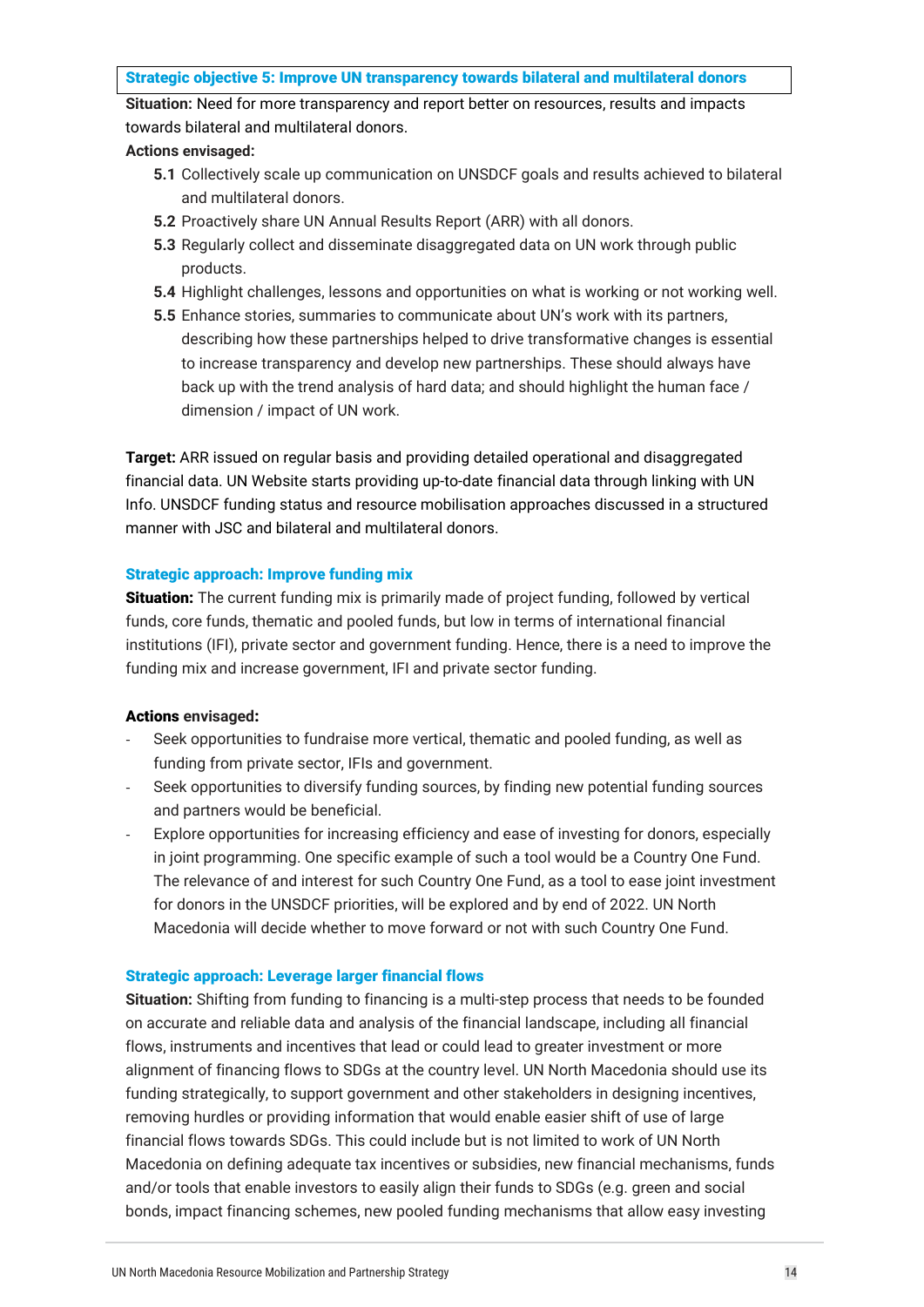for various stakeholders on SDG themes, social , introduction of standards (e.g. environmental, social and corporate governance standards – ESG standards, for private sector, support in designing realistic financial frameworks to key strategic documents and support to government in fundraising for the same, etc.

#### **Actions envisaged:**

- Ensure that and demonstrate how UN projects play a catalytic role in leveraging SDG financing.
- Demonstrate action to reduce barriers to mobilizing SDG financing; SDG financing sources or instruments; support alignment of existing financial resources with national SDG plans; promote leaving no one behind within SDG financing; catalyse financing for risk reduction and prevention; and forge key partnerships to leverage SDG financing, including from the IFI, private sector, national and regional development banks. (These approaches will be further guided by the new SDG Financial Landscape Analysis 2021, which should, inter alia, outline entry points for UN North Macedonia and other stakeholders' engagement on SDG financing.)
- Develop recommendations on how various actors, institutions and systems (e.g. government, international community, private sector incl. financial institutions) could be influenced to enable large shifts in investment/alignment of financial flows towards achievement of national priorities and the SDGs and recommendations on how the UN North Macedonia could most effectively contribute to and accelerate these shifts, with each group of actors (government, international community, private sector).
- Explore innovative financing to leverage larger flows.

# V. **Partnerships:**

### a. Background and context

#### **Towards a common approach in UN partnerships**

The 2030 Agenda represents a fundamental shift in approach, recognizing the interconnectedness of prosperous business, a thriving society and a healthy environment. It names all societal sectors as key development actors and requires an unprecedented level of cooperation and collaboration among civil society, business, government, NGOs, foundations, academia and others for its achievement.

To achieve the 2030 Agenda, we need a far more holistic approach across traditional development silos and all levels of governance. Partnerships at the national and municipalitylevel – those that can best harness and optimize the resources available –will drive forward the real change required to deliver the SDGs and impact people's lives for the better. Partnerships across silos and multiple stakeholders will be crucial to co-creating, resourcing, and delivering solutions to today's development challenges.

Achieving the SDGs calls for effective and high-quality multi-stakeholder partner engagement. The UN in North Macedonia has long-standing relationships with a wide range of partners including government, civil society organizations, international organizations, private sector, research, academia, think-tanks, and media to support a spectrum of interventions ranging from policy development to technical assistance, and capacity building to service delivery. A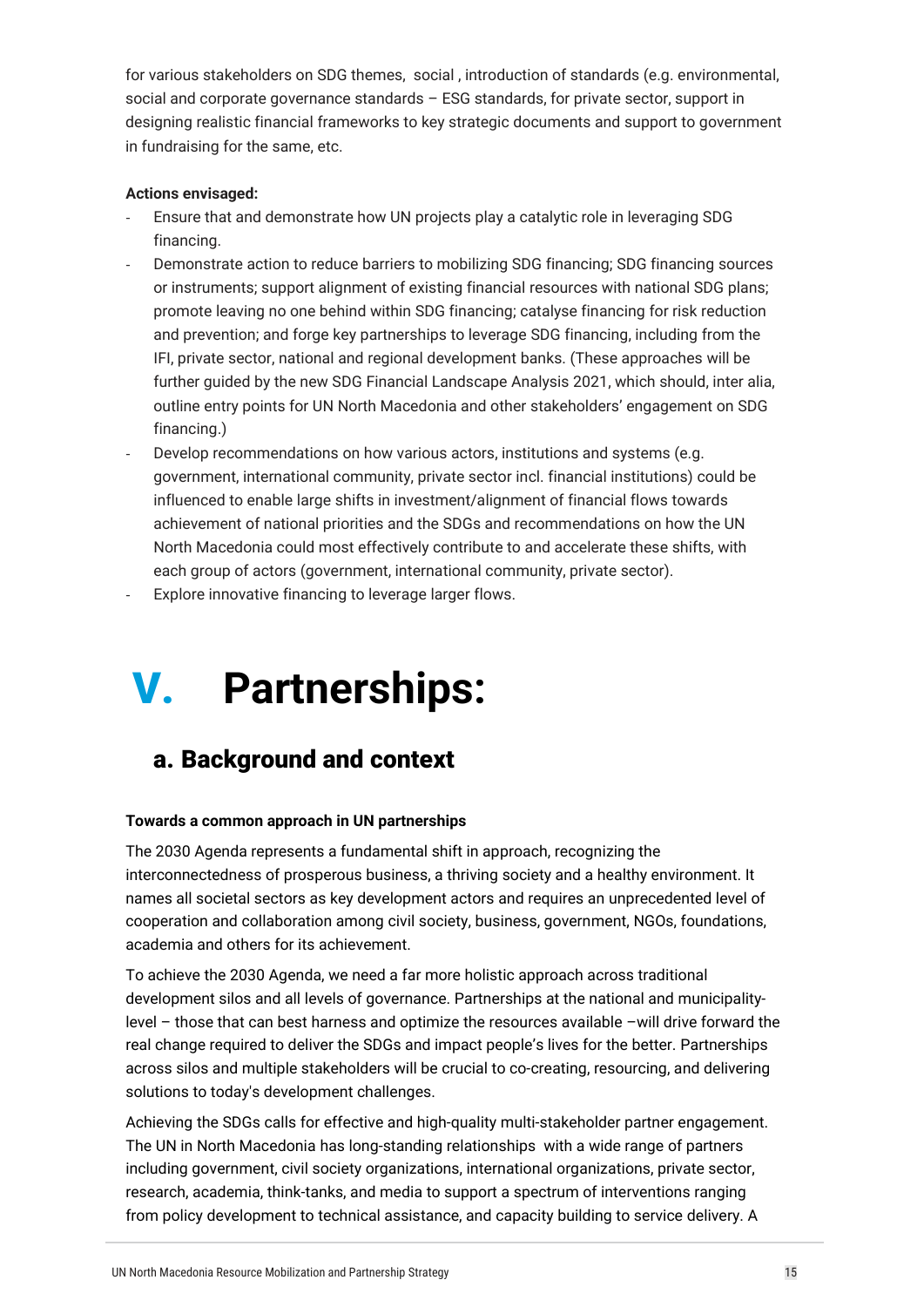detailed list of existing and intended partners of the UN for 2021-2025 UNSDCF is indicated in annex 2. Given the positive track-record of UN North Macedonia in creating a strong partnership network, the focus during 2021-2025 UNCT will be on continuing the positive practices from the past by continually maintaining good relationships and growing the partnership network, as relevant for the UNSDCF results achievement.

### b. Strategic objectives and approaches

The following strategic objectives to partnership are prioritized, starting from the most important to be achieved by the UNCTs. Besides the three following strategic objectives and their targets related to partnership, additional approaches are recommended.

Strategic objective 6: Maintain good relationships with existing partners and extend partners network when needed, to achieve UNSDCF results, invest in coordinated approaches to key strategic partners

Situation: UN North Macedonia has a strong partnership network in all areas of its operation, with more than 200 partners from national and local authorities, civil society, private sector, academia, international partners and all other stakeholders – to ensure the relevance and impact of its action for the people in North Macedonia.

#### **Actions envisaged:**

- **6.1** Continue individual UN entities efforts to build and maintain partnerships relevant for the UNSDCF.
- **6.2** Jointly engage with key strategic partners through UNCT or outcome groups.
- **6.3** Maintain and proactively contribute to the UN Partners Database

**Target:** Maintain partnerships with existing partners and start partnerships with new partners as listed in the Annex 2.

Strategic objective 7: Proactively seek opportunities for cooperation and partnerships with the private sector and IFIs

**Situation:** Little experience exists in North Macedonia regarding the cooperation between the UN and the private sector. A few UN entities had established small-scale collaboration with private sector. The collaboration with IFIs has been stronger, however, there is still a lot of room for closer cooperation. Given the limited experience and sometimes cumbersome due diligence processes required, as well as different UN entity level corporate policies and approaches, there is scope to further explore how to best build partnerships with private sector. Given the financial challenges that the private sector has been facing over the last couple of years due to economic and political turmoil as well as the impacts of COVID-19, UN-private sector partnerships are mostly small-scale initiatives in various programmatic areas. Companies can be a catalytic partner to achieve the Agenda 2030. The private sector has the potential to have the biggest impact of any other stakeholder on implementing the 2030 Agenda: through embracing sustainability at the core of business operations and unlocking trillions of dollars in sustainable, long term investments.

In terms of IFIs, the aim of the partnership with them is to leverage innovative financing in collaboration with IFIs to achieve the Agenda 2030. There is a need for UN North Macedonia staff to further invest in capacity building and HQ – field knowledge transfer on innovative finance tools, to enable greater scope of partnerships with the IFIs.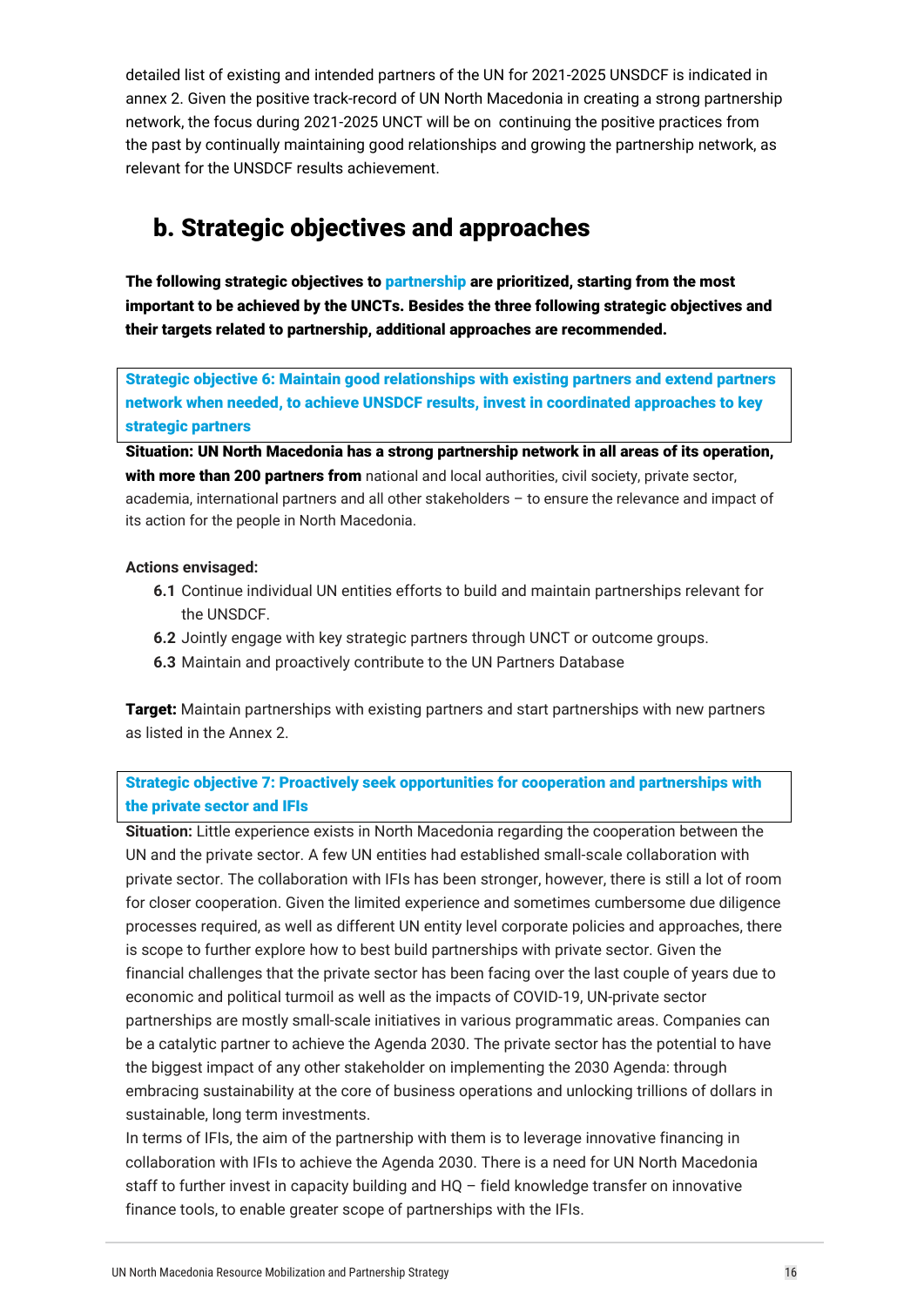#### **Actions envisaged:**

- **7.1** Seek opportunities to partner with private sector and IFIs active in the country
- **7.2** Support the creation of an enabling environment for private sector to contribute to SDGs, by exploring possible UN North Macedonia actions to incentivise further alignment of private sector with SDGs (e.g. introduction of ESG -environmental, social and corporate governance – standards or other incentives)
- **7.3** Build awareness and capacity of private sector on Agenda 2030/SDGs
- **7.4** Build UN staff capacities and maximise use of UN entity and UN DCO regional and global resources on innovative finance tools
- **7.5** Further discuss and develop UN North Macedonia action plan for private sector partnership, which should include rationale, vision and overall objectives for engaging with the private sector and IFIs, UN self-assessment and positioning (capacity gaps, value proposition, elaboration on key anticipated developments in the partner environment), set objectives and expected outputs as well as KPIs by end 2022.
- **7.6** Further explore potential synergies of UN North Macedonia and Global Compact North Macedonia Network.

**Target:** Increased number of private sector and IFI partners and developed UN North Macedonia corporate approach to the private sector and IFIs.

Strategic Objective 8. Improve national ownership of the UNSDCF

**Situation:** UNSDCF perceived as a UN owned document and not as co-owned between government and UN.

#### **Actions envisaged:**

- **7.8** Engage with government stakeholders on regular basis in all relevant UNSDCF processes (i.e. JWP review, etc.)
- **7.9** Build knowledge of Joint Steering Committee members on UN Reform, Agenda 2030 and government's role in UNSDCF.

**Target:** Government counterparts sensitised and aware of the government's stake in the UNSDCF.

### VI. **Roles and responsibilities in implementation and monitoring of the RMPS**

**The roles and responsibilities in implementation and monitoring of the RMPS derive from the Management and Accountability Framework (MAF).** 

At the **strategic level**, the principles and approaches outlined in this strategy regarding **resource mobilisation and partnership** should be owned and led by the **UNCT**. Depending on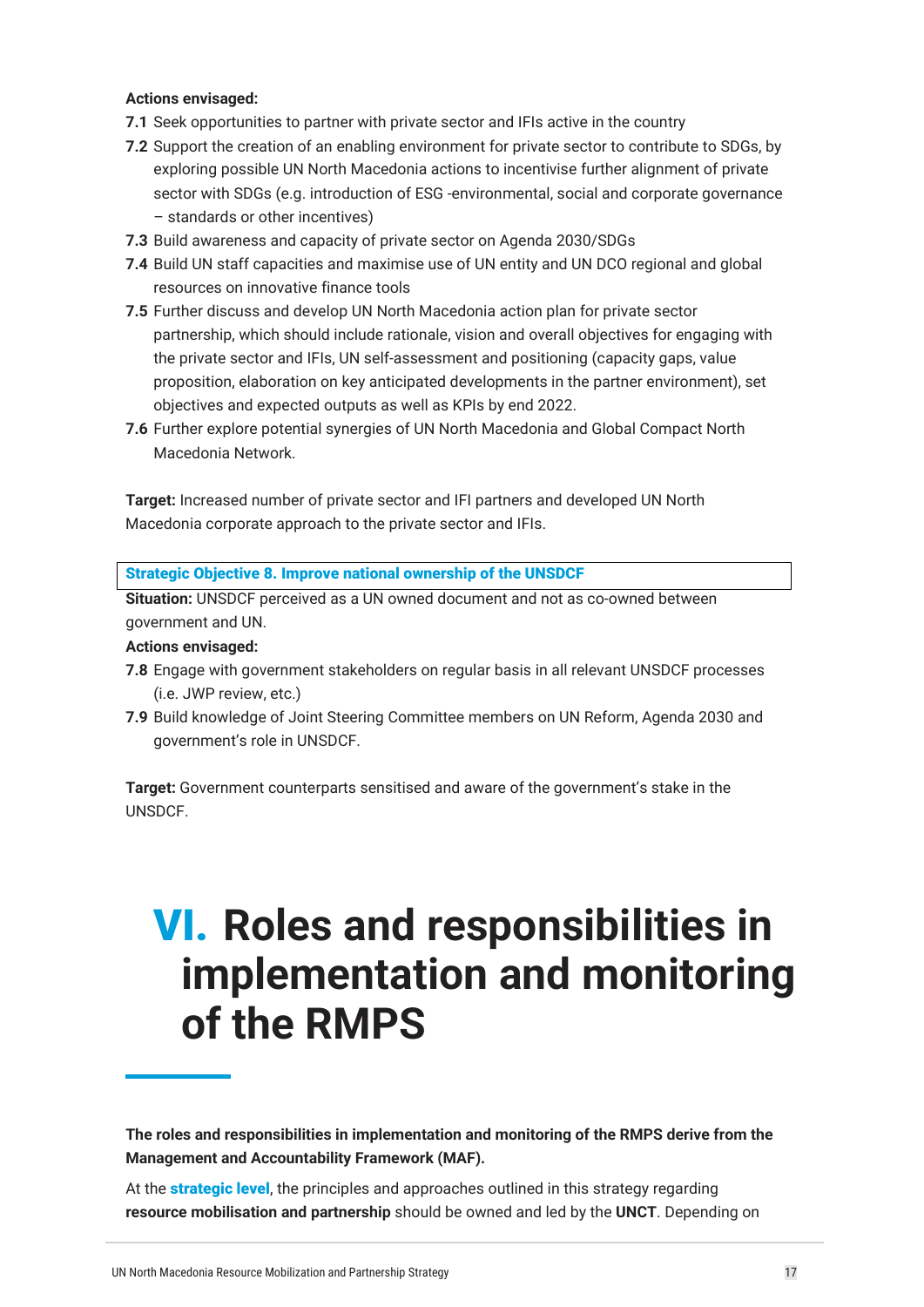the need, level and scope, the **RC** and the **UNCT** shall be involved in engagement processes with the respective partners, mainly the Government, to increase partnership opportunities and/or design new modalities as co-owners of the UNSDCF which might influence UN's strategic positioning in North Macedonia as a development partner. The **RC** and the **UNCT**, together, play a role in strategic advocacy and other engagement processes with the key contributors to the UN and other strategic partners.

At the operational level, the common approaches suggested in this **strategy regarding resource mobilisation and partnership** can be used within the **Outcome Groups (OGs**), e.g. through Joint Work Plans and OG-based collective partnership analysis and engagement processes. The **OG** chairs/co-chairs hold the overall responsibility in promoting and mainstreaming the provisions of the strategy into the **OG** planning and monitoring processes. To achieve this, outcome groups will organize quarterly resource mobilization focused discussions. At **PMT** level, PMT should devote on a bi-annual basis 30 minutes of the regular PMT meeting to the resource mobilization and partnership topic in order to review, monitor progress and plan further.

In regard to **partnership engagement** specifically, individual UN entities will continue to work on building and maintenance of partnerships, with structured joint approaches towards key partners led via the Outcome groups. The **RCO** will provide technical support to the **UN North Macedonia** and the **OGs** in analysis and planning of partner engagement processes. The **RCO** may also focus on exploring opportunities for UN-wide partnerships in consultation with the **UNCT**. For example, it could facilitate and coordinate piloting and/or scaling up of strategic partnerships that could be catalytic for the achievement of the SDGs and effective implementation of the UNSDCF from a whole-of-UN perspective. These strategic partnerships may include production/mutual exchange of data for development, introduction of SDG aligned standards (e.g. ESG standards), strategic alliances with the private sector, including banking sectors and institutional investors, with the Government of North Macedonia on niche areas, with global/regional platforms, coalitions over a specific theme or issue. Concerning resource mobilization specifically, the **RCO** will provide contextual updates and high-level recommendations / options to the UN North Macedonia in the context of UNDSCF funding framework. The **RCO** will also coordinate joint funding/financial landscape analysis efforts of UN North Macedonia.

In the context of UN Joint programming efforts, the **lead UN entity** and the **participating UN entities** of the UN joint programme proposal and the **RCO** should jointly conduct dialogues with prospective donors to seek opportunities for potential funding. UN entities could also act collectively in fund raising for joined-up programming efforts in areas identified by the outcome groups for common and coordinated programming, even when there is no formal joint programme.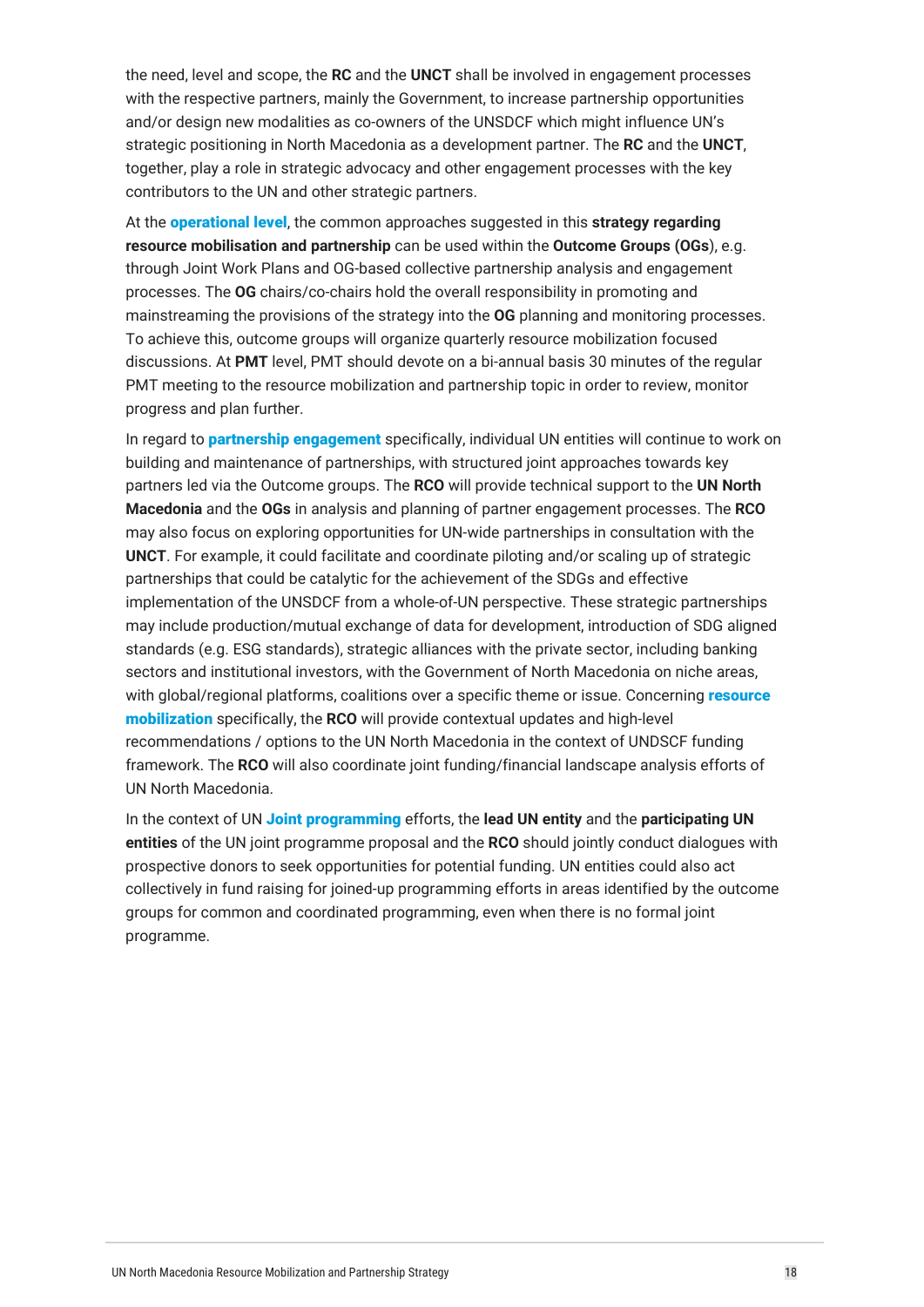## **Annex 1 - Terminologies**

**ESG standards and responsible investment:** Responsible investment is an approach to investment that explicitly acknowledges the relevance of **environmental, social and** governance (ESG) factors to the performance and profitability of investment and to the longterm health and stability of the market as a whole. It recognizes that the generation of longterm sustainable returns is dependent on stable, well-functioning and well governed social, environmental, and economic systems.

**Funding to financing (F2F):** While funding is about transferring resources from a financial contributor to a recipient, *financing* is about structuring different financial flows to achieve a common result. The shift from funding to financing (F2F) entails developing the UN capacity to influence different sources of public, private, domestic and international finance to achieve collective, transformative, sustainable development results.

**Financial institutions** include international and national development banks (international financial institutions include World Bank, IFC, EBRD, EIB), commercial banks and private investors, impact investors and other private investment institutions. They play a critical role to improve the investment process and capitalize on the potential of innovative finance to de-risk and mobilize private investment to achieve the SDGs.

**Partnerships** are voluntary and collaborative relationships between various parties, both public and non-public, in which all participants agree to work together to achieve a **common purpose** or undertake a specific task and, as mutually agreed, to share risks and responsibilities, resources and benefits.

**Private sector** includes Micro, Small & Medium Enterprises (MSMEs), large firms, both domestic and multinational companies, and philanthropic foundations.

**Assessed contributions** by Member States are fixed-amount contributions calculated based on an agreed formula that Member States undertake to pay when signing the treaty to join the United Nations. Assessed contributions are allocated by the governing body to the programme of work as approved by the relevant governing body.

**Voluntary core (un-earmarked) contributions** are untied within the country programme.

**Voluntary non-core (earmarked) contributions** are donor contributions allocated as tied grants. They provide the greatest visibility to the donor but are very high in transaction costs. Voluntary non-core (earmarked) contributions include:

• **UN (inter-agency) pooled funds:** Co-mingled contributions to a multi-entity funding mechanism, and not earmarked for a specific United Nations entity. These funds are held by a United Nations fund administrator (the Multi-Partner Trust Fund or MPTF), and fund allocations are made by a United Nations steering committee based on criteria established during the fund design. Funds serve as enablers of collective action. The expectation is for every United Nations country team to establish a country-based SDG fund in support of Cooperation Framework priorities.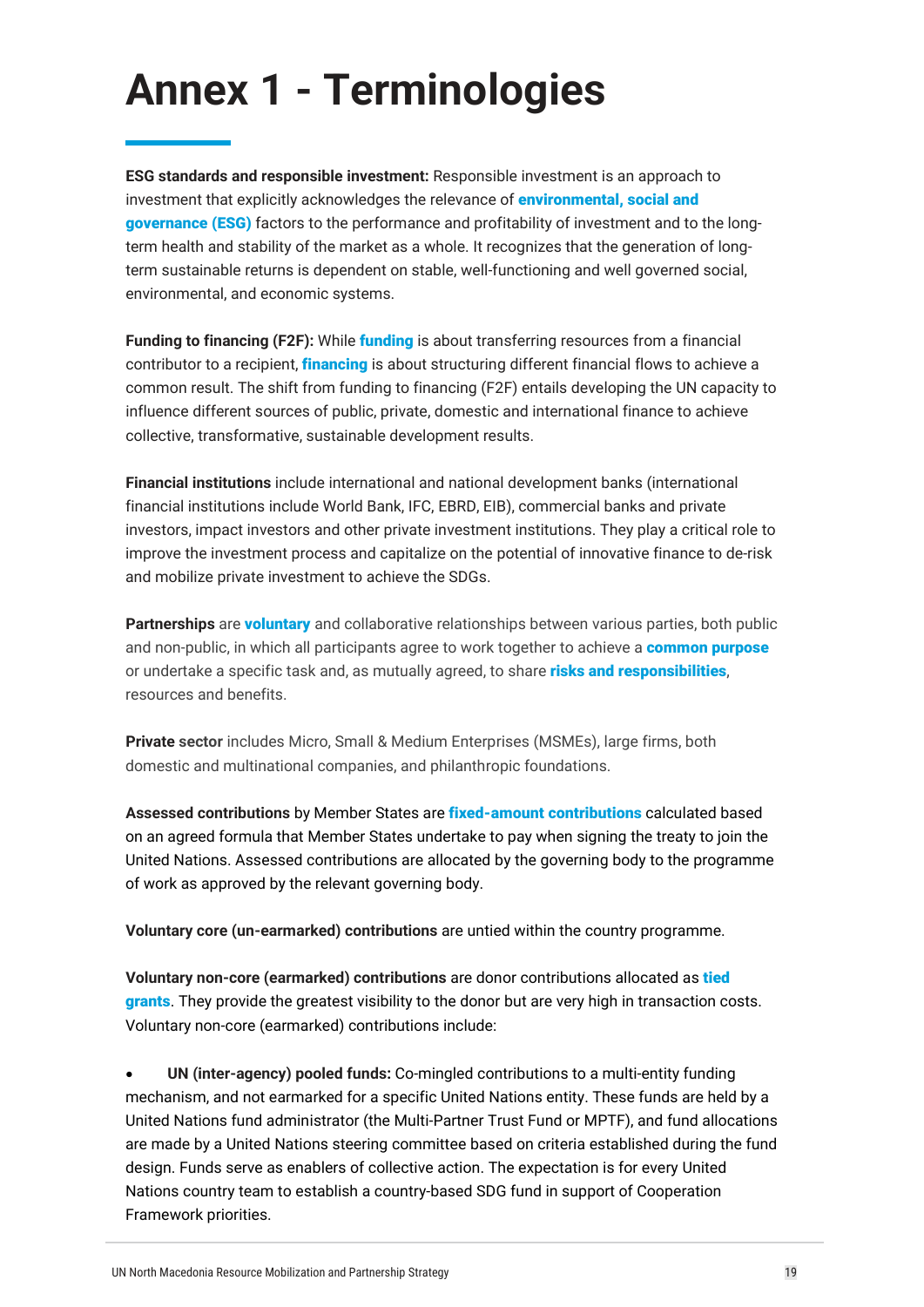**Examples:** various MPTFs, e.g. Western Balkans SALW Control Roadmap MPTF, Migration MPTF, Covid 19 Response and Recovery Fund, UNPRPD MPTF, Delivering as One Funds, UNDG Joint Programmes administered by various UN organizations (MPTF Office, UNICEF, UNFPA, UNWOMEN, ILO and others), UN Secretary General Funds, such as Peacebuilding Fund, UN Secretariat established or administered funds, such as CHFs and CERFs.

• **Single-agency thematic fund:** Co-mingled contributions to a single-entity funding mechanism designed to support high-level outcomes within a strategic plan; single United Nations entity is the fund administrator and takes decisions on fund allocations. Examples: UNICEF Nutrition Thematic Fund, UNICEF Education Thematic Fund, UNICEF Child Protection Thematic Fund, UNDP Rapid Financing Facility, UNDP Funding Windows, FAO Multipartner Programme Support Mechanism, IOM/IDF, WHO Thematic Funds, FAO-WHO Codex Trust Fund[5.](#page-19-0)

• **Project/programme-specific funding/contributions** describes grants earmarked to a specific programme or project, provided they do not fall within the above-mentioned voluntary non-core categories. The fragmented nature of this funding is the justification for the 1 per cent levy on it, and the need to advocate for flexible funding to reduce the rigidity of programmes. Examples: Austria, Switzerland (SECO, SDC), EU, UK (DFID), Sweden (SIDA), Italy, USA, Austria, Norway, France, USA, Russia, Turkey, Netherlands, Slovak Republic, Germany.

• **Global vertical funds:** Contributions come from "vertically" focused funds with specific themes. Funds are not directly administered by a United Nations entity and do not have a United Nations lead role in fund allocations. The main role of the United Nations is as fund implementer.

**Examples:** Global Environment Facility (GEF), Green Climate Fund (GCF), Adaptation Fund, Montreal Protocol, Global Alliance for Vaccines and Immunisation (GAVI) and the Global Fund for AIDS, Tuberculosis and Malaria.

• **Local government cost-sharing** or **local resources** entails contributions from programme countries financed from government resources to support their own development framework. Many programme country governments are increasingly funding their own development through the United Nations in the form of "government financing". These essentially voluntary contributions flow to United Nations entities in the same manner as any regular funding partner.

• **Cooperation among programme countries** is an agreement among programme countries in cooperation with the United Nations to support their respective development framework(s). The scope of contributions from programme countries includes contributions from local governments and other public sector organizations within the government, and nongovernmental organizations and foundations completely independent of the government where the headquarters is located in a programme country.

• **Country-level pooled fund** is a financing instrument to pool, consolidate and leverage finance and UN coordinated action at the country level to advance the UN Cooperation Framework. It consolidates and simplifies contributions from multiple financing partners global

<span id="page-19-0"></span><sup>&</sup>lt;sup>5</sup> The examples listed here are generated by RCO, as best understanding of matching of the information provided by entities and the standard definition, and are not confirmed by UN entities.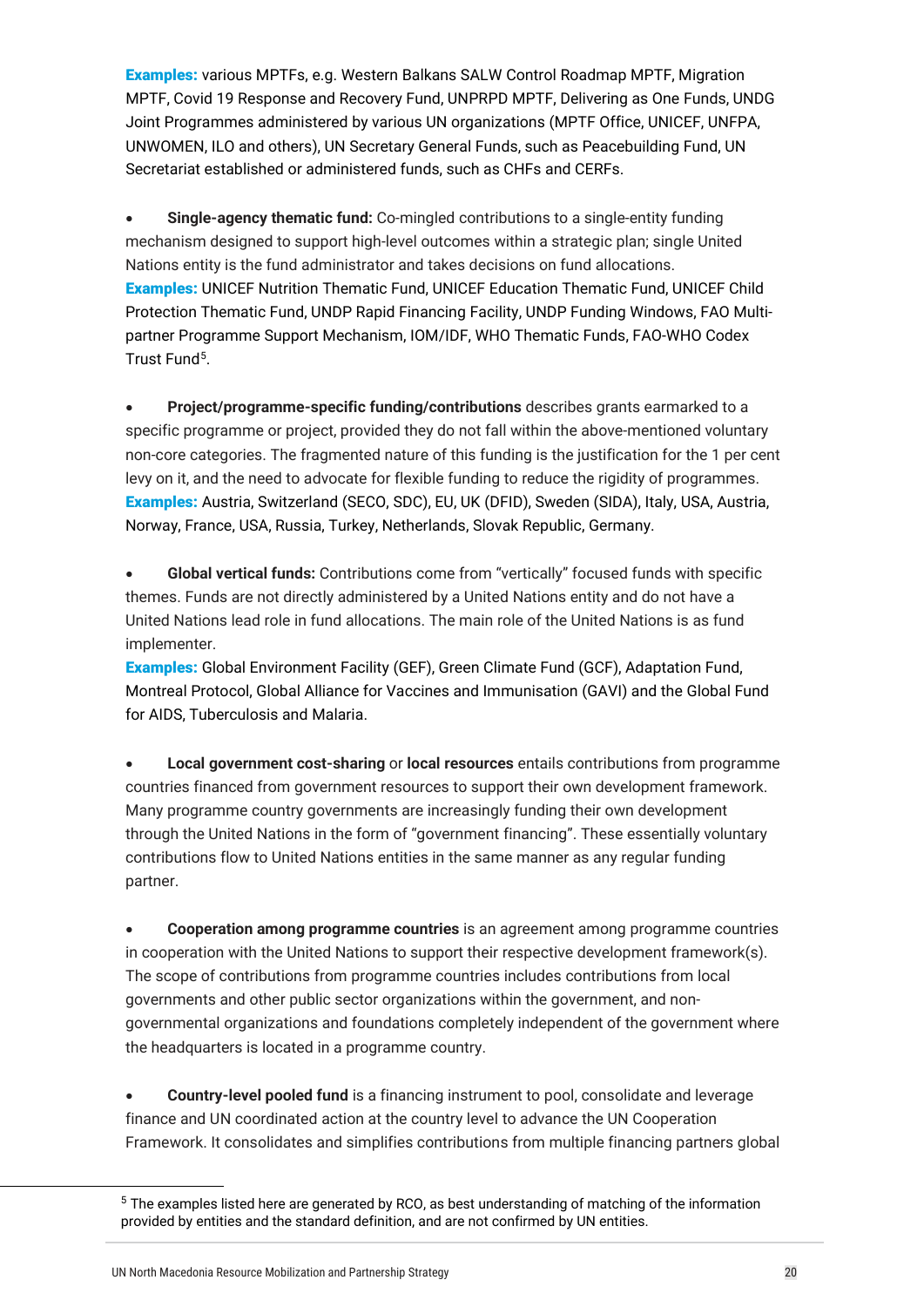and local (including local public and private sector) into nationally-led coherent approach and resources are allocated to multiple UN participating organizations.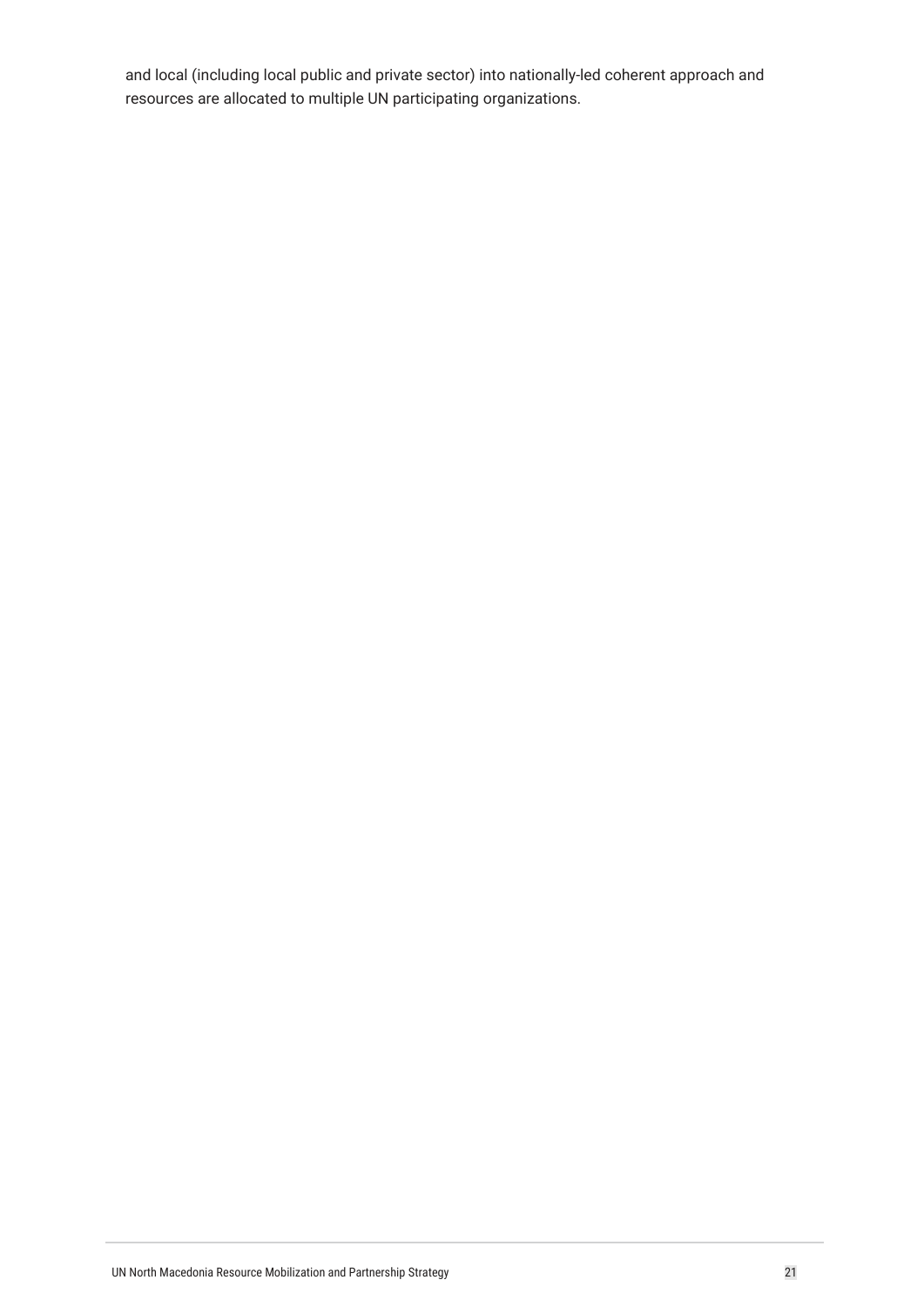### **Annex 2: Existing and intended partners of the UN for 2021-2025 UNSDCF**

**Outcome 1: Employment and Business Environment - Key Partnerships**

| Government                                                                                                                                                                                                                                                                                                                                                                                                                                                                                                                                                                                                                                                                                  | <b>CSOs</b>                                                                                                                                                                                                                                                                                                                                 | Academia                            | <b>Private Sector</b>                                                                                                                                                                                                    | International partners                                               |  |  |  |  |
|---------------------------------------------------------------------------------------------------------------------------------------------------------------------------------------------------------------------------------------------------------------------------------------------------------------------------------------------------------------------------------------------------------------------------------------------------------------------------------------------------------------------------------------------------------------------------------------------------------------------------------------------------------------------------------------------|---------------------------------------------------------------------------------------------------------------------------------------------------------------------------------------------------------------------------------------------------------------------------------------------------------------------------------------------|-------------------------------------|--------------------------------------------------------------------------------------------------------------------------------------------------------------------------------------------------------------------------|----------------------------------------------------------------------|--|--|--|--|
|                                                                                                                                                                                                                                                                                                                                                                                                                                                                                                                                                                                                                                                                                             | <b>Existing Partnerships Continuing under UNSDCF 21 -25</b>                                                                                                                                                                                                                                                                                 |                                     |                                                                                                                                                                                                                          |                                                                      |  |  |  |  |
| <b>Central Government: Deputy</b><br>Prime Minister for Economic<br>Affairs, Ministry of Labour and<br>Social Policy, Ministry of<br><b>Education and Science, Ministry</b><br>of Agriculture, Forestry and<br>Water Economy, Ministry of<br>Economy, Ministry of<br>Information Society and<br>Administration<br><b>State Agencies and Institutions:</b><br><b>Employment Service Agency,</b><br>Agency for Promotion of<br>Entrepreneurship, National<br><b>Extension Agency, Customs</b><br>Administration, Agency for Real<br>Estate Cadastre, Directorate for<br><b>Execution of Sanctions</b><br>Fund for Innovation and<br><b>Technological Development</b><br><b>Municipalities</b> | Macedonian Occupational<br>$\bullet$<br>Safety and Health<br>Association<br><b>Trade Unions</b><br>$\bullet$<br>National Federation of<br>$\bullet$<br>Farmers<br><b>CSOs representing</b><br>$\bullet$<br>vulnerable groups (Roma,<br>youth, rural population)<br><b>DPOs</b><br>$\bullet$<br>Labour Law Association of<br>North Macedonia | Institute of Economics<br>$\bullet$ | Individual companies,<br>$\bullet$<br>cooperating on<br>employment or skills<br>development<br>Organization of<br>Employers of<br>Macedonia (ORM)<br><b>Business</b><br>$\bullet$<br>Confederation of<br>Macedonia (BCM) | Delegation of the<br>European Union,<br>Swiss Embassy, UK<br>Embassy |  |  |  |  |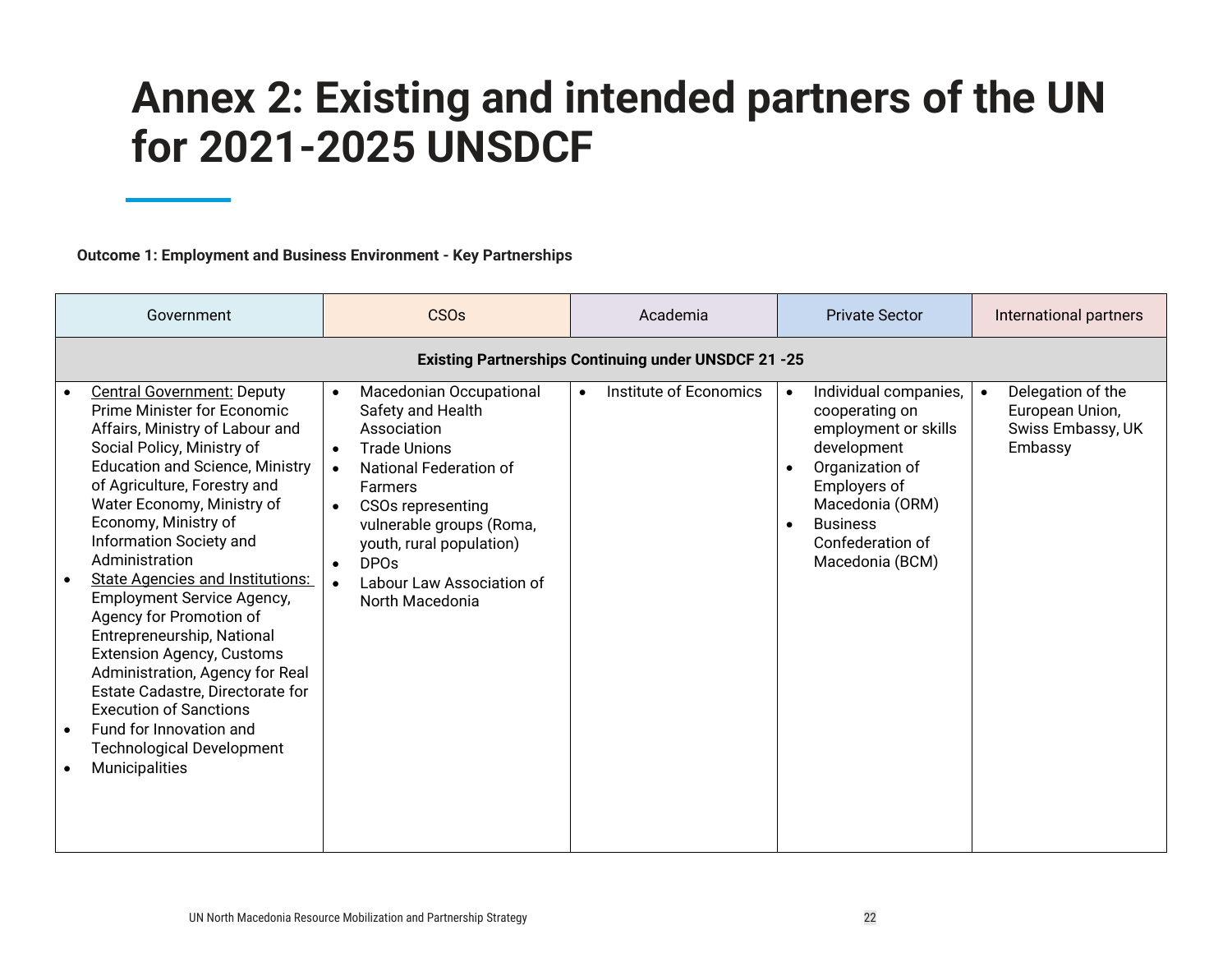<span id="page-22-0"></span>

| Government                                                                                                                                                                                                                                                                                                                               | CS <sub>Os</sub>                                                                                                                                                                                         | Academia                                                                                                                                                 | <b>Private Sector</b>                                                                                                                                                                                                                                                                          | International partners                                                        |  |  |  |  |  |
|------------------------------------------------------------------------------------------------------------------------------------------------------------------------------------------------------------------------------------------------------------------------------------------------------------------------------------------|----------------------------------------------------------------------------------------------------------------------------------------------------------------------------------------------------------|----------------------------------------------------------------------------------------------------------------------------------------------------------|------------------------------------------------------------------------------------------------------------------------------------------------------------------------------------------------------------------------------------------------------------------------------------------------|-------------------------------------------------------------------------------|--|--|--|--|--|
| Partnerships to Further Explore under UNSDCF 21-25 <sup>6</sup>                                                                                                                                                                                                                                                                          |                                                                                                                                                                                                          |                                                                                                                                                          |                                                                                                                                                                                                                                                                                                |                                                                               |  |  |  |  |  |
| Parliament Committees on<br>labour and Social Policy and on<br>Economy<br>Ministry of Finance<br>Minister without Portfolio<br>Responsible for Diaspora<br>Agency for Promotion of<br>Entrepreneurship<br>Institute of Public Health<br><b>Municipalities</b><br>Agency for financial support in<br>agriculture and rural<br>development | Macedonian HR Association<br>CSOs promoting workers<br>rights (e.g. Glasen Tekstilec,<br>Lenka, Solidarnost, etc.)<br>Professional associations<br>(e.g. accountants, legal)<br><b>Business Diaspora</b> | Techno-parks<br>$\bullet$<br>Private training<br>$\bullet$<br>providers (extend<br>partnership)<br>Think-tanks (e.g.<br>$\bullet$<br>Finance Think, CEA) | Chambers of<br>$\bullet$<br>Commerce<br>Topic specific<br>chambers and<br>chamber branch<br>associations (MASIT,<br>Textile Cluster,<br><b>Chamber of Certified</b><br>Architects and<br>Certified Engineers)<br>Private employment<br>agencies<br>Producer<br>organizations in<br>agriculture | <b>Swedish Embassy</b><br>$\bullet$<br><b>World Bank</b><br>EBRD<br>$\bullet$ |  |  |  |  |  |

#### **Outcome 2: Health, Education, Culture, Social Services and Anti-Violence – Key Partners**

| Government |                                                                                                                                                                                                                                                                                                                                                                                                                                            | CSO <sub>s</sub><br>Academia:                                                                                                                                                                                                                                                                |                                                                                                                                                                                                                                                                                                                                                         | <b>Private Sector</b>                              | International partners                                                                                                                                            |  |  |
|------------|--------------------------------------------------------------------------------------------------------------------------------------------------------------------------------------------------------------------------------------------------------------------------------------------------------------------------------------------------------------------------------------------------------------------------------------------|----------------------------------------------------------------------------------------------------------------------------------------------------------------------------------------------------------------------------------------------------------------------------------------------|---------------------------------------------------------------------------------------------------------------------------------------------------------------------------------------------------------------------------------------------------------------------------------------------------------------------------------------------------------|----------------------------------------------------|-------------------------------------------------------------------------------------------------------------------------------------------------------------------|--|--|
|            | <b>Existing Partnerships Continuing under UNSDCF 21 -25</b>                                                                                                                                                                                                                                                                                                                                                                                |                                                                                                                                                                                                                                                                                              |                                                                                                                                                                                                                                                                                                                                                         |                                                    |                                                                                                                                                                   |  |  |
|            | Ministry of Labour and Social<br>Policy, Ministry of Health, Ministry<br>of Education and Science,<br>Ministry of Culture, Ministry of<br>Defense, Health Insurance Fund,<br>Institute for Public Health,<br>Centers for Public Health,<br>Office of the President<br>University Clinics, Regional<br>Hospitals and primary level health<br>facilities (special focus on<br>Ob/Gyn, Infectious Diseases,<br>Mental Health and Pediatrics), | Macedonian Red Cross, City<br>Red Cross Skopje<br>National council of DPOs<br>Gender rights CSOs<br>LGBTI, sex workers rights CSOs<br><b>Rural Population rights CSOs</b><br>Roma rights CSOs<br>Youth CSOs<br><b>Association of Special</b><br><b>Educators</b><br>Sex Education CSO - HERA | Faculty of Law Iustinianus<br>$\bullet$<br>Primus, Faculty of<br>Philosophy, Faculty of<br>Medicine Skopje,<br>University Clinic of<br>Psychiatry, Teacher<br><b>Training Faculties in</b><br>Skopje, Stip, Tetovo and<br>Bitola<br>Institutes for Social Work,<br>$\bullet$<br>Gender Studies, and<br>Mother and Child Health,<br><b>UNESCO Chairs</b> | <b>Primary Care</b><br><b>Telekom</b><br>$\bullet$ | <b>USAID</b><br>$\bullet$<br>World Bank<br>Delegation of the<br>European Union<br>Swedish, Swiss,<br>Dutch and UK<br>Embassy<br>USAID, ADA<br><b>OSCE Mission</b> |  |  |

UN North Macedonia Resource Mobilization and Partnership Strategy 23  $^6$  New partnerships or existing partnership categories that intend to be expanded during UNSDCF 21-25 implementation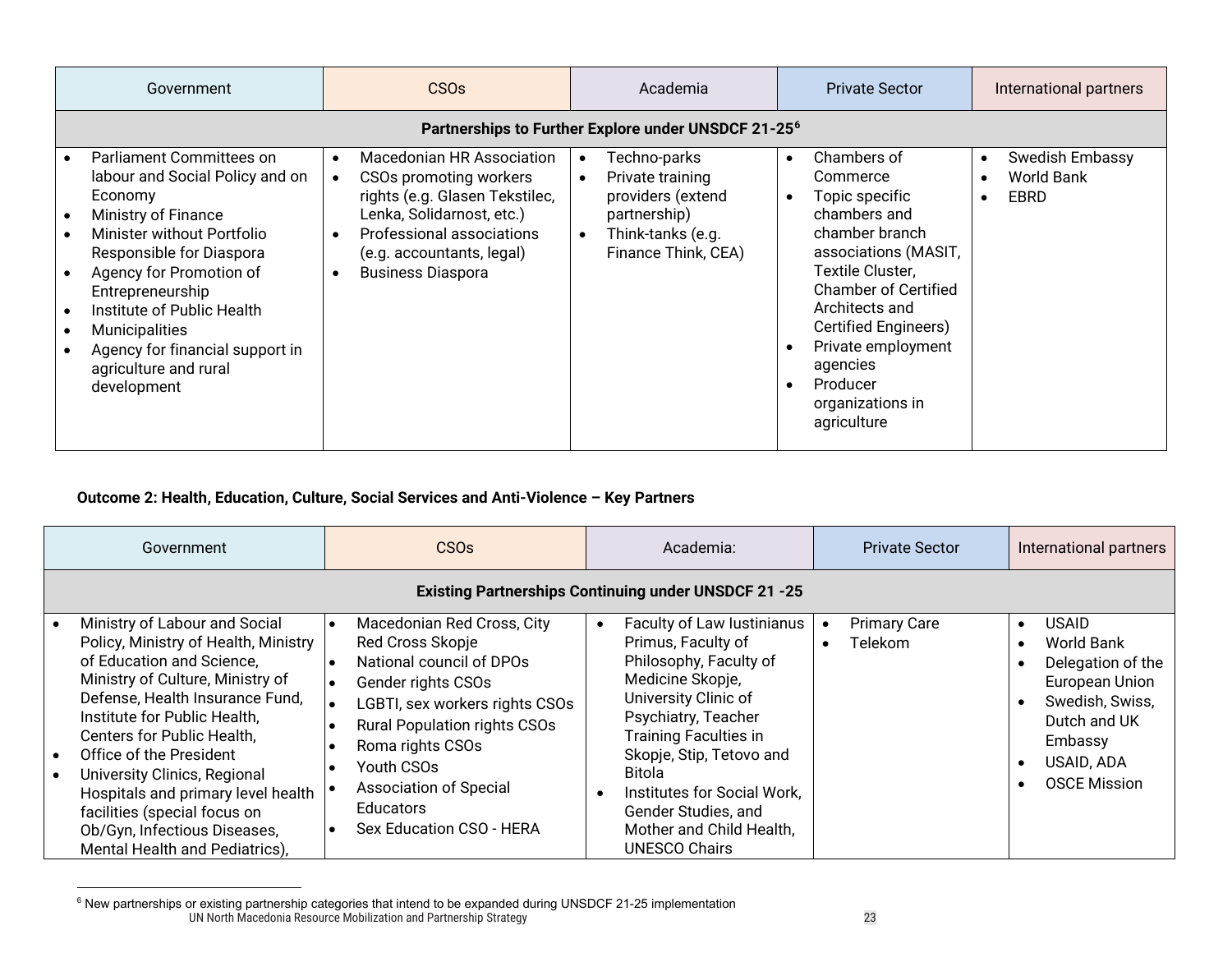|                                                                                                                   | Government                                                                                                                                                                                                                                                                                                                                                                                                                                                                                                                               |                                                               | <b>CSO<sub>s</sub></b>                                                                                                                                                                                                                                                                                                                                                                                                                                                                                                                                                                                                                                                              |                                                               | Academia:                                                                                                                                                                                                                                                                                                |                                                                            | <b>Private Sector</b>                                                                                                                                     |                                                  | International partners                                                                                                                                                                          |
|-------------------------------------------------------------------------------------------------------------------|------------------------------------------------------------------------------------------------------------------------------------------------------------------------------------------------------------------------------------------------------------------------------------------------------------------------------------------------------------------------------------------------------------------------------------------------------------------------------------------------------------------------------------------|---------------------------------------------------------------|-------------------------------------------------------------------------------------------------------------------------------------------------------------------------------------------------------------------------------------------------------------------------------------------------------------------------------------------------------------------------------------------------------------------------------------------------------------------------------------------------------------------------------------------------------------------------------------------------------------------------------------------------------------------------------------|---------------------------------------------------------------|----------------------------------------------------------------------------------------------------------------------------------------------------------------------------------------------------------------------------------------------------------------------------------------------------------|----------------------------------------------------------------------------|-----------------------------------------------------------------------------------------------------------------------------------------------------------|--------------------------------------------------|-------------------------------------------------------------------------------------------------------------------------------------------------------------------------------------------------|
| $\bullet$<br>$\bullet$<br>$\bullet$<br>$\bullet$<br>$\bullet$<br>$\bullet$<br>$\bullet$<br>$\bullet$<br>$\bullet$ | Immunisation Committee, Safe<br><b>Motherhood Committee</b><br>Bureau for Development of<br><b>Education, State Education</b><br>Inspectorate<br>Centers for Social Work, Institute<br>for Social Activities<br><b>National Extension Agency</b><br>National Commission of North<br>Macedonia for UNESCO<br>Parliamentary Committee on<br>Equal Rights of Women and Men<br><b>State Statistical Office</b><br>Municipalities<br>Ombudsman<br><b>Center for Vocational Education</b><br>and Training<br><b>Center for Adult Education</b> | $\bullet$<br>$\bullet$<br>$\bullet$<br>$\bullet$<br>$\bullet$ | <b>Medical Faculties, Various</b><br>Specialized Medical Institutes,<br>Faculty of Philosophy<br>Professional association<br>(Macedonian Medical<br>Association, Association of<br>Gynaecologists and<br>Obstetricians, Association of<br>Nurses and Midwifes,<br><b>Association of Special</b><br>Educators)<br>Open Gate - La Strada North<br>Macedonia<br>STAR STAR - The first sex<br>workers collective in the<br><b>Balkans</b><br><b>Health Education and Research</b><br>Association (HERA)<br><b>DPOs</b><br><b>HOPS</b><br><b>MYLA</b><br>Helsinki Committee for Human<br>Rights<br><b>ESE</b><br>Zaedno Posilni<br>Y-PEER (Youth Peer Network)<br><b>Medical Chamber</b> | $\bullet$<br>$\bullet$<br>$\bullet$<br>$\bullet$<br>$\bullet$ | <b>Macedonian Medical</b><br>Association, Macedonian<br><b>Association of Nurses</b><br>and Midwifes<br><b>Macedonian Civic</b><br><b>Education Center</b><br><b>Center for Continuous</b><br><b>Education of Family</b><br>Doctors, Medical<br>Chamber<br>Smart Up<br><b>ECD Cor</b><br><b>CEED Hub</b> |                                                                            |                                                                                                                                                           | $\bullet$                                        | European<br>Training<br>Foundation                                                                                                                                                              |
|                                                                                                                   |                                                                                                                                                                                                                                                                                                                                                                                                                                                                                                                                          |                                                               |                                                                                                                                                                                                                                                                                                                                                                                                                                                                                                                                                                                                                                                                                     |                                                               | Partnerships to Further Explore under UNSDCF 21-25                                                                                                                                                                                                                                                       |                                                                            |                                                                                                                                                           |                                                  |                                                                                                                                                                                                 |
| $\bullet$<br>$\bullet$<br>$\bullet$<br>$\bullet$                                                                  | Ministry of Information Society<br>and Administration, Ministry of<br>Finance<br><b>Public Revenue Office</b><br>Parliament Committees on Health,<br>Education, Science and Sport,<br>Labor and Social Protection,<br>Culture, Secretariat for European<br><b>Affairs</b><br><b>E-Health Directorate</b><br><b>Immunization Committee</b><br><b>National Bank</b>                                                                                                                                                                        | $\bullet$<br>$\bullet$<br>$\bullet$<br>$\bullet$<br>$\bullet$ | Patient Associations on<br>various Diseases (e.g. on<br>hepatitis, pre-natal care,<br>cardiology, diabetes, cancer)<br>Macedonian Society for<br><b>Nutrition and Health</b><br>Mother and child organization<br>(Tetovo)<br>Public (Lice v Lice)<br>Journalists / media<br>associations                                                                                                                                                                                                                                                                                                                                                                                            |                                                               | All medical faculties<br>producing medical cadre<br>(Skopje, Shtip and Tetovo),<br>other faculties of law<br>FINKI (IT Faculty)<br><b>Mother Theresa University</b><br>Medical high schools<br>Think-tanks (Reactor,<br>Finance Think, EPI, CEA,<br>etc.)                                                | $\bullet$<br>$\bullet$<br>$\bullet$<br>$\bullet$<br>$\bullet$<br>$\bullet$ | Private Hospitals<br>Private Labs<br>Media<br>Companies IT<br>providers/MASIT<br>Private sector<br>companies engaged<br>in CSR<br>Chambers of<br>Commerce | $\bullet$<br>$\bullet$<br>$\bullet$<br>$\bullet$ | Delegation of the<br>European Union<br><b>World Bank</b><br>IFIs investing in<br>health<br>infrastructure<br>UK, Swiss,<br>Swedish<br>Embassy,<br>Regional<br>cooperation and<br>platforms (SEE |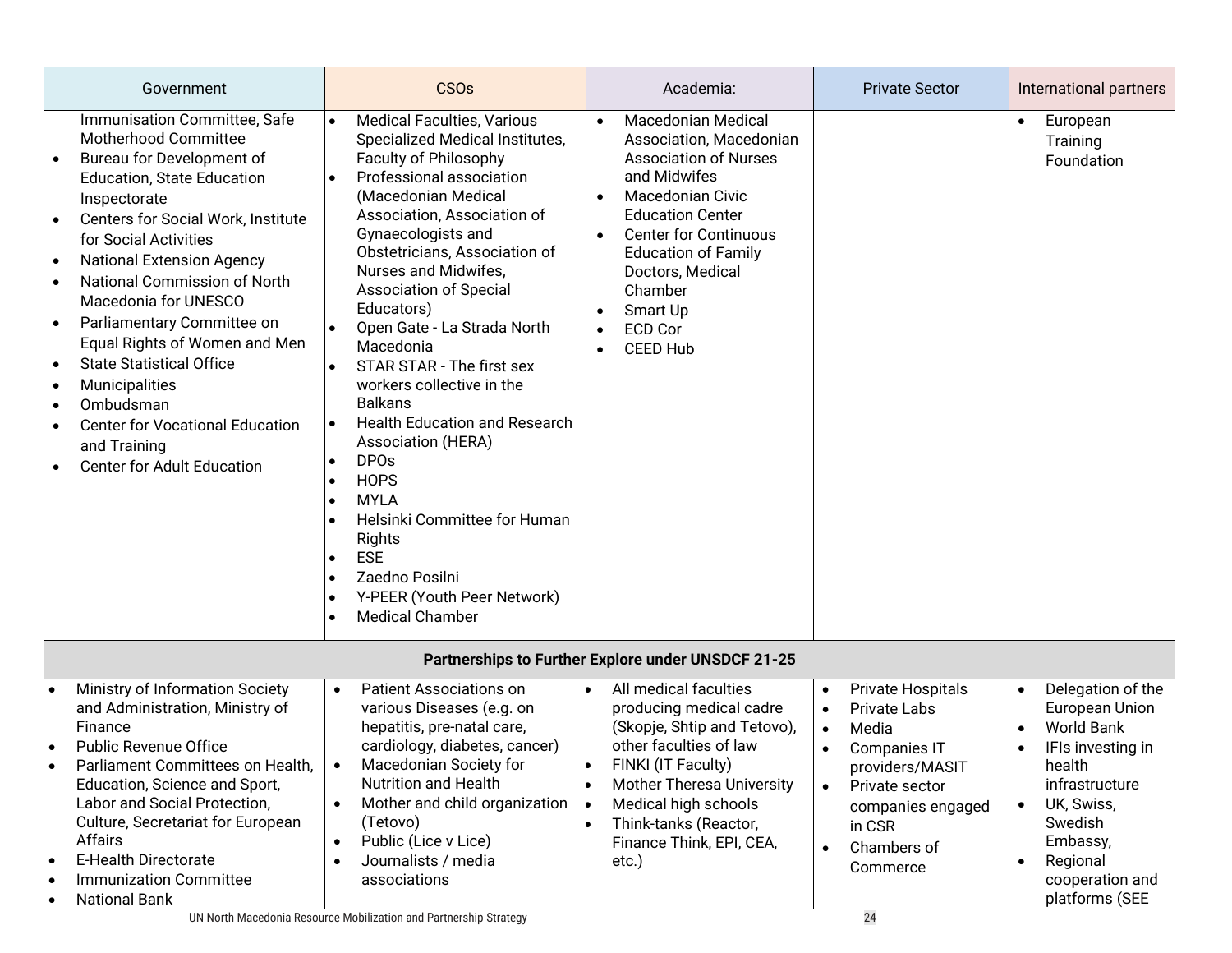| Government | CSO <sub>s</sub>                                                    | Academia: | <b>Private Sector</b> | International partners        |
|------------|---------------------------------------------------------------------|-----------|-----------------------|-------------------------------|
|            | CSOs with elderly: Pensioners'<br>Alliance, Humanost, etc.<br>Media |           |                       | Health Network,<br>CEI, etc.) |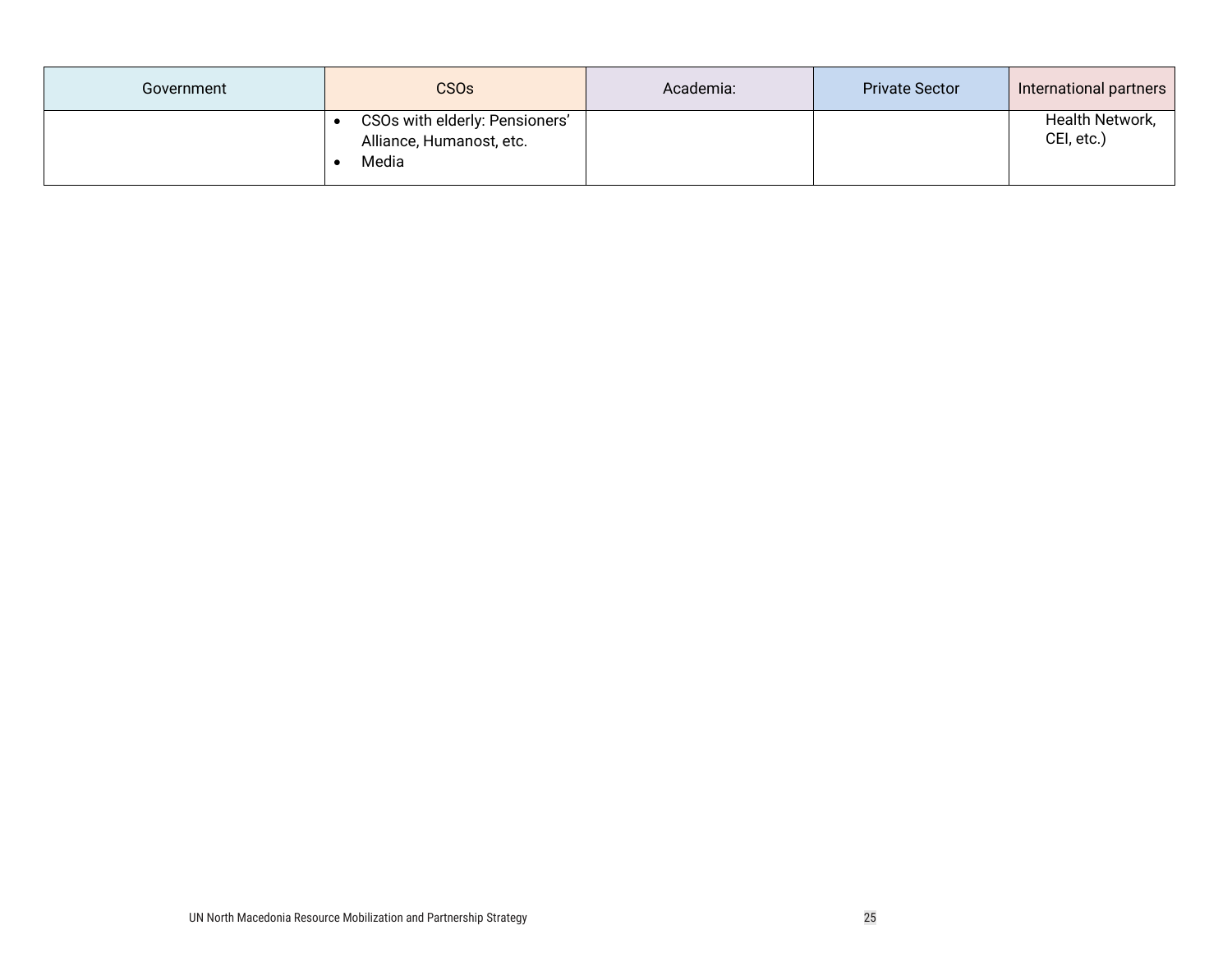| Government                                                                                                                                                                                                                                                                                                                                                                                                                                                                                                                                                                                                                                                                                                                                                                                                                                                                                                                                                                                                                                                                                                                                                              | <b>CSOs</b>                                                                                                                                                                                                                                                                                                                                                                                                                                                                | Academia:                                                                                                                                                                                                                                                                                                                                                                                                                                                                                                                                                                            | <b>Private Sector</b>                                                             | International and<br>regional partners                                                                                                                                                                                                                                                                                                                                                                                                                                                          |  |  |  |  |  |
|-------------------------------------------------------------------------------------------------------------------------------------------------------------------------------------------------------------------------------------------------------------------------------------------------------------------------------------------------------------------------------------------------------------------------------------------------------------------------------------------------------------------------------------------------------------------------------------------------------------------------------------------------------------------------------------------------------------------------------------------------------------------------------------------------------------------------------------------------------------------------------------------------------------------------------------------------------------------------------------------------------------------------------------------------------------------------------------------------------------------------------------------------------------------------|----------------------------------------------------------------------------------------------------------------------------------------------------------------------------------------------------------------------------------------------------------------------------------------------------------------------------------------------------------------------------------------------------------------------------------------------------------------------------|--------------------------------------------------------------------------------------------------------------------------------------------------------------------------------------------------------------------------------------------------------------------------------------------------------------------------------------------------------------------------------------------------------------------------------------------------------------------------------------------------------------------------------------------------------------------------------------|-----------------------------------------------------------------------------------|-------------------------------------------------------------------------------------------------------------------------------------------------------------------------------------------------------------------------------------------------------------------------------------------------------------------------------------------------------------------------------------------------------------------------------------------------------------------------------------------------|--|--|--|--|--|
| <b>Existing Partnerships Continuing under UNSDCF 21 -25</b>                                                                                                                                                                                                                                                                                                                                                                                                                                                                                                                                                                                                                                                                                                                                                                                                                                                                                                                                                                                                                                                                                                             |                                                                                                                                                                                                                                                                                                                                                                                                                                                                            |                                                                                                                                                                                                                                                                                                                                                                                                                                                                                                                                                                                      |                                                                                   |                                                                                                                                                                                                                                                                                                                                                                                                                                                                                                 |  |  |  |  |  |
| Secretary General of the<br>Government; Cabinet of Deputy<br>Prime Minister for Economic<br>Affairs; Secretariat for<br>European Affairs, Cabinet of<br>Vice Prime Minister on<br>Anticorruption, Sustainable<br>Development and Human<br>Capital; Cabinet of the National<br><b>Council for Sustainable</b><br>Development, National<br><b>Commission of North</b><br>Macedonia for UNESCO<br>Ministries of Environment and<br>$\bullet$<br>Physical Planning; Agriculture,<br>Forestry and Water Economy;<br>Transport and<br>Communications; Health; Local<br>Self-Government; Education<br>and Science; Labor and Social<br>Policy<br>State Inspectorate for<br>$\bullet$<br>Environment<br>Hydrometeorological Service<br>$\bullet$<br><b>Water Management</b><br>$\bullet$<br>Organisation<br>Food and Veterinary Agency<br>$\bullet$<br><b>Agency for Real Estate</b><br>$\bullet$<br>Cadastre<br><b>Crisis Management Centre</b><br>$\bullet$<br>Directorate for Protection and<br>$\bullet$<br>Rescue<br>Institute for Public Health<br>$\bullet$<br>(Protocol on Water and Health,<br>The PEP)<br>Centre for Development of<br>$\bullet$<br>South-East Region | <b>Environmental NGOs</b><br>$\bullet$<br>(Macedonian Ecological<br>Society - MES, Eko Svest,<br>Kocka, Milieukontakt<br>Macedonia, Green Centre, etc.)<br>Agri and rural development<br>$\bullet$<br>NGOs (CeProSARD, CSO<br>FAGRIKOM, Rural<br>Development Network, CNVP,<br>National Federation of<br>Farmers)<br>Skopje Lab<br>$\bullet$<br><b>Balkan Foundation for</b><br>$\bullet$<br>Sustainable Development<br>(BFSD)<br>Platform 'Friends of Shara'<br>$\bullet$ | <b>University Goce</b><br>Delcev, Shtip<br><b>MANU Research</b><br>Center for Energy<br>and Sustainable<br>Development<br>Ss. Cyril and<br>$\bullet$<br>Methodius<br>University (UKIM)<br>(Faculty of<br>Computer Science &<br><b>Engineering; Faculty</b><br>of Agriculture and<br>Food Science; Hans<br>Em Faculty of Forest<br>Sciences,<br>Landscape<br>Architecture and<br>Environment<br>engineering; Faculty<br>of Natural Science<br>and Mathematics;<br>State University of<br>Tetovo (Institute of<br>Ecology and<br>Technology)<br>Hydrobiology<br>$\bullet$<br>Institute | Diaspora<br>$\bullet$<br>Consultancy companies<br>$\bullet$<br>(DEKONS EMA, etc.) | Delegation of the<br>$\bullet$<br>European Union<br><b>Bilateral donors</b><br>$\bullet$<br>(Norwegian, Swiss<br>(SDC), Austrian<br>(ADA), Swedish<br>(SIDA) Embassies<br><b>UNECE Group of</b><br><b>Experts on Energy</b><br>Efficiency<br>The International<br>Union for<br>Conservation of<br>Nature, Regional<br>Office for Eastern<br><b>Europe and Central</b><br>Asia (IUCN -<br>ECARO)<br><b>Green Climate</b><br>Fund (GCF)<br>Global<br>$\bullet$<br>Environmental<br>Facility (GEF) |  |  |  |  |  |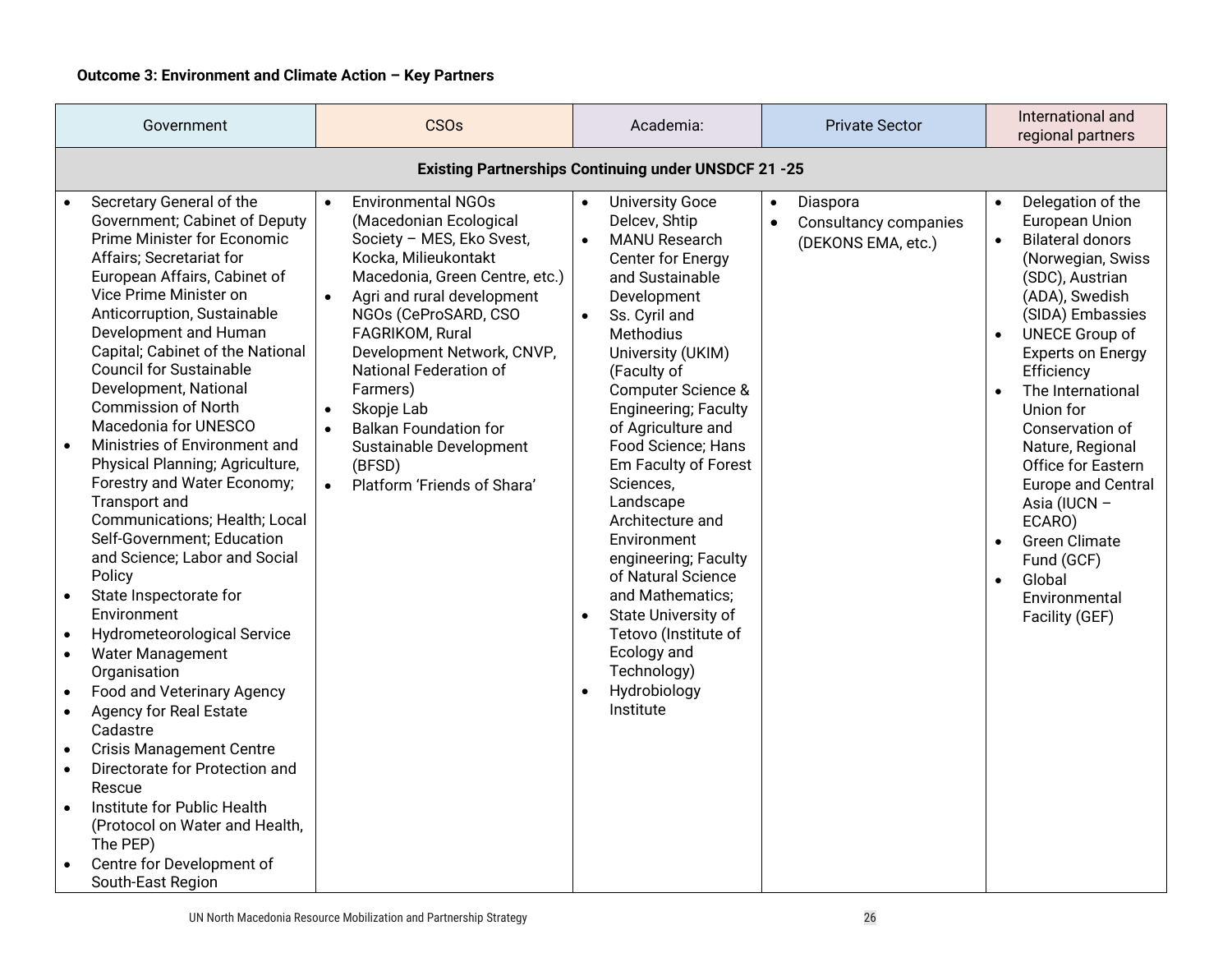| Government                                                                                                                                                                                                                                                                                                                                                                                                                                                         | <b>CSO<sub>s</sub></b>                                                                                                                                                                                                                                                                                                                                                                                                                                          | Academia:                                                                                                                                        | <b>Private Sector</b>                                                                                                                                                                                                                                                                                                                                                                               | International and<br>regional partners                                                                                                                                                                                                                                            |  |
|--------------------------------------------------------------------------------------------------------------------------------------------------------------------------------------------------------------------------------------------------------------------------------------------------------------------------------------------------------------------------------------------------------------------------------------------------------------------|-----------------------------------------------------------------------------------------------------------------------------------------------------------------------------------------------------------------------------------------------------------------------------------------------------------------------------------------------------------------------------------------------------------------------------------------------------------------|--------------------------------------------------------------------------------------------------------------------------------------------------|-----------------------------------------------------------------------------------------------------------------------------------------------------------------------------------------------------------------------------------------------------------------------------------------------------------------------------------------------------------------------------------------------------|-----------------------------------------------------------------------------------------------------------------------------------------------------------------------------------------------------------------------------------------------------------------------------------|--|
| <b>National Parks</b><br>Fund for Innovation and<br><b>Technology Development</b><br>City of Skopje, municipalities                                                                                                                                                                                                                                                                                                                                                |                                                                                                                                                                                                                                                                                                                                                                                                                                                                 |                                                                                                                                                  |                                                                                                                                                                                                                                                                                                                                                                                                     |                                                                                                                                                                                                                                                                                   |  |
| Partnerships to Further Explore under UNSDCF 21-25                                                                                                                                                                                                                                                                                                                                                                                                                 |                                                                                                                                                                                                                                                                                                                                                                                                                                                                 |                                                                                                                                                  |                                                                                                                                                                                                                                                                                                                                                                                                     |                                                                                                                                                                                                                                                                                   |  |
| Ministries of Economy, Finance<br>Parliament: Committee on<br><b>Transport, Communications</b><br>and Ecology<br><b>State Statistical Office</b><br>$\bullet$<br><b>Energy and Water Services</b><br><b>Regulatory Commission</b><br><b>Energy Agency</b><br><b>Other Regional Development</b><br>Centres<br><b>National Coordinator for DRR -</b><br><b>SENDAI Focal Point</b><br><b>National Council for</b><br>Sustainable Development<br><b>Municipalities</b> | <b>Civic Movements (Eco</b><br>$\bullet$<br>Guerilla, Na Tocak, Fridays for<br>Future, etc.)<br>Professional associations<br>$\bullet$<br>(MACEF)<br>Grass-root civic<br>$\bullet$<br>movements/CSOs/individual<br>activists (recycling, etc.)<br>CSO platforms and thematic<br>$\bullet$<br>coalitions (e.g. CSO platform<br>on Ohrid Lake)<br><b>National Red Cross</b><br>$\bullet$<br>Youth Organizations (NYCM)<br>$\bullet$<br><b>DPOs</b><br><b>ZELS</b> | Think-tanks<br>$\bullet$<br><b>UKIM</b><br>$\bullet$<br>American College<br>$\bullet$<br>Institutes of<br>$\bullet$<br>Economics;<br>Agriculture | <b>Commercial banks</b><br>$\bullet$<br>Development bank of<br>$\bullet$<br>North Macedonia<br>EVN AD Skopje<br>$\bullet$<br>Okta AD Skopje<br>$\bullet$<br>Specialized Chambers of<br>Commerce<br>Small business chamber<br>Producer<br>$\bullet$<br>organizations/individual<br>producers in agriculture<br>Companies producing<br>energy efficient<br>materials/Renewable<br>Energy technologies | <b>Bilateral donors</b><br>$\bullet$<br>(UK, Norwegian,<br>Swiss (SDC),<br>Swedish (SIDA)<br>International<br>Renewable Energy<br>Agency (IRENA)<br><b>NATO</b><br>$\bullet$<br>GIZ<br><b>Energy Community</b><br><b>Climate Alliance</b><br>Regional<br>organisations<br>(NALAS) |  |

#### **Outcome 4: Good Governance – Key Partners**

| Government |                                                                                                                                                                                                                                                                                                                   | CSO <sub>s</sub> |                                                                                                                                                                                                                                                                                                | Academia: |                                                                                                                        | <b>Private Sector</b> |                                                      | International and regional<br>partners |                                                                                                                                                                                                                |
|------------|-------------------------------------------------------------------------------------------------------------------------------------------------------------------------------------------------------------------------------------------------------------------------------------------------------------------|------------------|------------------------------------------------------------------------------------------------------------------------------------------------------------------------------------------------------------------------------------------------------------------------------------------------|-----------|------------------------------------------------------------------------------------------------------------------------|-----------------------|------------------------------------------------------|----------------------------------------|----------------------------------------------------------------------------------------------------------------------------------------------------------------------------------------------------------------|
|            | <b>Existing Partnerships Continuing under UNSDCF 21-25</b>                                                                                                                                                                                                                                                        |                  |                                                                                                                                                                                                                                                                                                |           |                                                                                                                        |                       |                                                      |                                        |                                                                                                                                                                                                                |
| $\bullet$  | Cabinet of the Vice Prime<br>Minister on Anticorruption,<br>Sustainable Development and<br>Human Capital<br>Ministries of Interior, Justice,<br>Finance, Local Self-Government,<br>Labor and Social Policy and<br>Foreign Affairs, Secretariat for<br>European Affairs, General<br>Secretariat of the Government, |                  | CSO networks on rights of<br>vulnerable groups (women, youth,<br>people with disabilities, Roma, sex<br>workers, LGBTI, migrants,<br>refugees and stateless persons,<br>anti-poverty, anti-violence, etc.)<br><b>ZELS</b><br>Professional associations<br>(Macedonian Lawyers'<br>Association) |           | Institute for Human<br>Rights<br>Faculties of Law, Police<br>Academy, Institute of<br>social policy and social<br>work | $\bullet$             | Media<br>Bar association,<br>Chamber of<br>mediators |                                        | Delegation of the<br>European Union<br><b>OSCE Mission</b><br><b>Bilateral donors</b><br>(Norwegian, Swiss)<br>(SDC), Swedish (SIDA)<br>Embassies, USAID,<br>Regional organisations<br>(NALAS, MARRI,<br>RYCO) |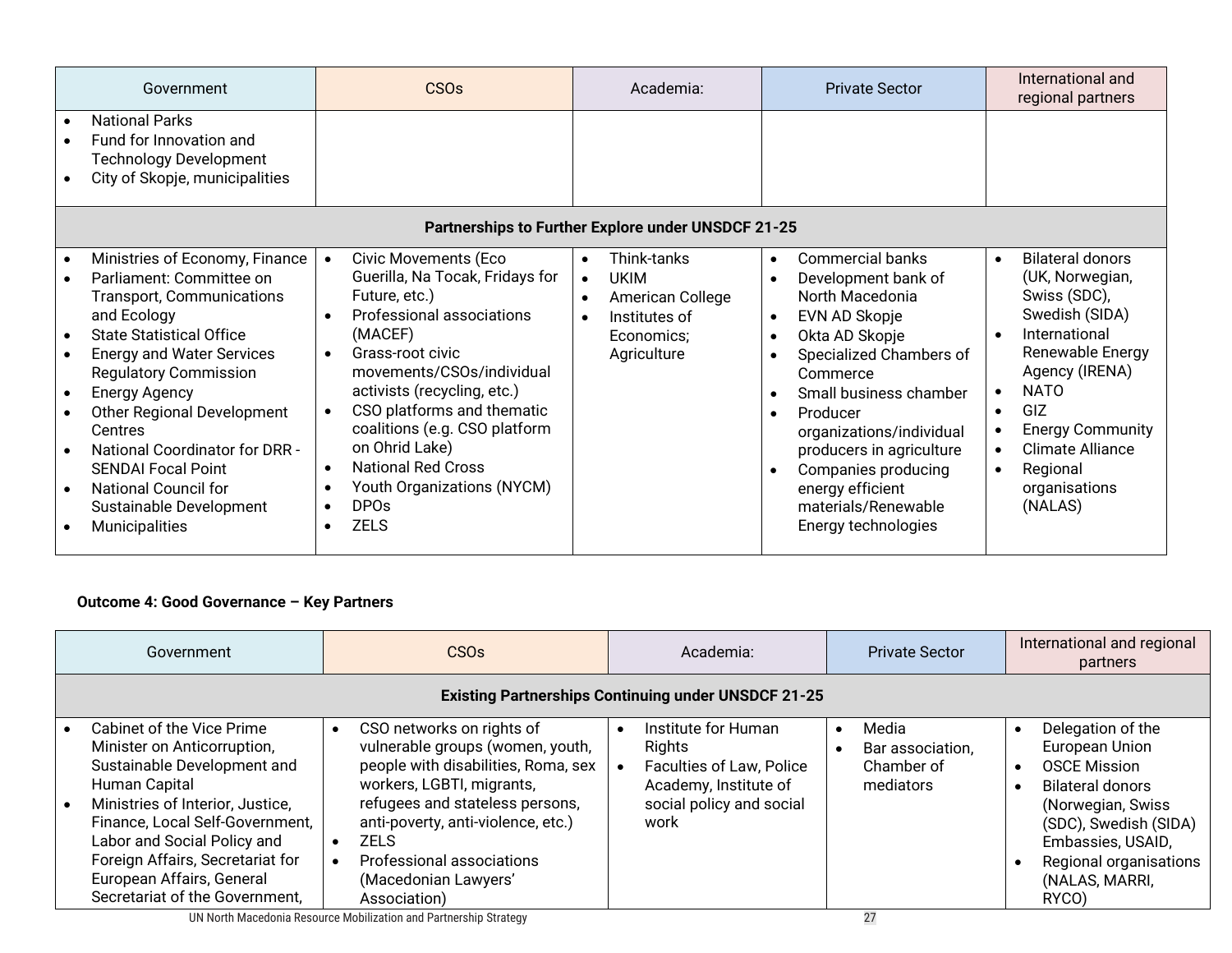|                             | Government                                                                                                                                                                                                                                                                                                                                                                                                                                                                                                                                                                                                                                                                              | <b>CSOs</b>                                                                                                                                                                                                                                                                                                                                                                                                                                                                                                                                                      | Academia:                                                                                                      | <b>Private Sector</b>                                                                   | International and regional<br>partners                                                                                                                                             |  |  |  |
|-----------------------------|-----------------------------------------------------------------------------------------------------------------------------------------------------------------------------------------------------------------------------------------------------------------------------------------------------------------------------------------------------------------------------------------------------------------------------------------------------------------------------------------------------------------------------------------------------------------------------------------------------------------------------------------------------------------------------------------|------------------------------------------------------------------------------------------------------------------------------------------------------------------------------------------------------------------------------------------------------------------------------------------------------------------------------------------------------------------------------------------------------------------------------------------------------------------------------------------------------------------------------------------------------------------|----------------------------------------------------------------------------------------------------------------|-----------------------------------------------------------------------------------------|------------------------------------------------------------------------------------------------------------------------------------------------------------------------------------|--|--|--|
|                             | Agriculture, Forestry and Water<br>Economy,<br><b>Bureau for Regional</b><br>Development, Centers for<br><b>Regional Development</b><br>Local self-government units<br>Ombudsman<br>Judiciary<br>Academy for Judges and Public<br>Prosecutors<br><b>Basic Public Prosecutor's</b><br>Office, Public Prosecutor for<br>Organized Crime and Corruption<br><b>State Statistical Office</b><br>National Commission for Fight<br>against Trafficking in Human<br><b>Beings</b><br>Direct. for Management of<br><b>Registry Books</b><br>Institute for Social Activities,<br><b>Centers for Social Work</b><br>Directorate for Execution of<br>Sanctions (MoJ)<br>Skopje Lab (City of Skopje) |                                                                                                                                                                                                                                                                                                                                                                                                                                                                                                                                                                  |                                                                                                                |                                                                                         | International<br>organisations (DCAF,<br>ICMPD)<br>GIZ<br>$\bullet$                                                                                                                |  |  |  |
|                             | Partnerships to Further Explore under UNSDCF 21-25                                                                                                                                                                                                                                                                                                                                                                                                                                                                                                                                                                                                                                      |                                                                                                                                                                                                                                                                                                                                                                                                                                                                                                                                                                  |                                                                                                                |                                                                                         |                                                                                                                                                                                    |  |  |  |
| $\bullet$<br>$\bullet$<br>٠ | Ministry of Finance, Ministry of<br>Information Society and<br>Administration<br>Parliament (Parliamentary<br>Institute, Parliamentary Budget<br>Office, Club of Women MPs,<br><b>Parliamentary Committees)</b><br>Fund for Innovation and<br><b>Technology Development</b><br>Anti-corruption Commission<br><b>Public Revenue Office</b><br>National Bank of Republic of<br>North Macedonia<br>Agency of Youth and Sports                                                                                                                                                                                                                                                              | MCIC, EPI<br>$\bullet$<br>CSO Forum (CSO consultative<br>$\bullet$<br>body to government)<br>CSO coalitions (e.g. coalitions<br>$\bullet$<br>around Blueprint, Margini,<br>Platform for Gender Equality etc.)<br>Helsinki Committee for Human<br>$\bullet$<br>Rights<br>Institute of Human Rights<br>$\bullet$<br><b>Volunteers Networks</b><br>$\bullet$<br><b>Influencers</b><br>$\bullet$<br>Religious leaders<br>$\bullet$<br>Association of financial workers<br>$\bullet$<br><b>Journalist Associations</b><br>$\bullet$<br>Macedonian Institute for Media | Think-tanks (e.g. CEA,<br>$\bullet$<br>Finance Think, Centre for<br>Legal Research and<br>Analysis, Analytica) | <b>MASIT</b><br>$\bullet$<br>Chambers of<br>$\bullet$<br>Commerce<br>Media<br>$\bullet$ | <b>International NGOs</b><br>$\bullet$<br>(NDI, IRI, KAS, FES,<br>WfD, etc.)<br><b>World Bank</b><br><b>World Economic</b><br>$\bullet$<br>Forum<br><b>UK Embassy</b><br>$\bullet$ |  |  |  |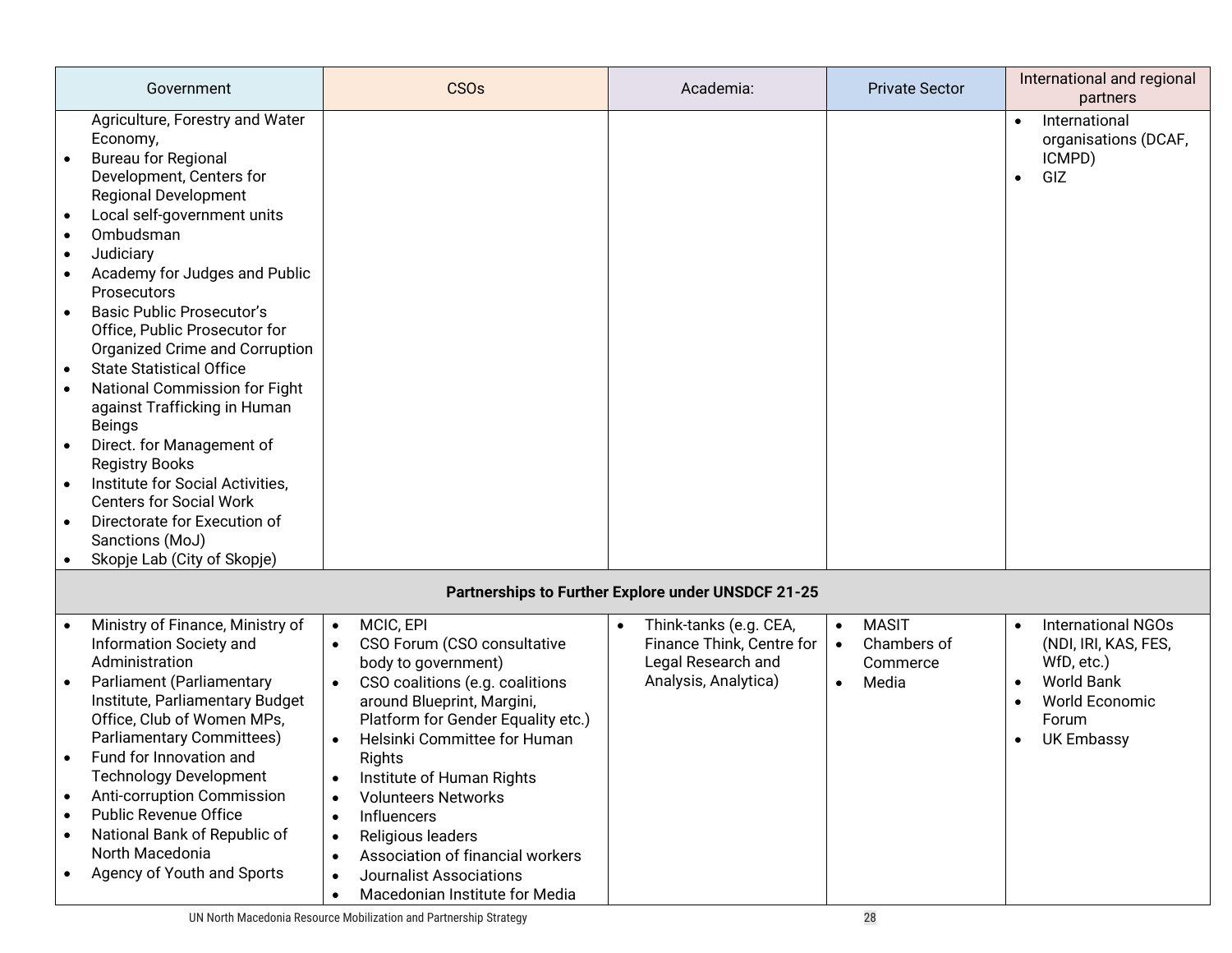| Government | <b>CSOs</b>                                                                | Academia: | <b>Private Sector</b> | International and regional<br>partners |
|------------|----------------------------------------------------------------------------|-----------|-----------------------|----------------------------------------|
|            | Diaspora<br><b>YPEER</b><br><b>National Council for Gender</b><br>Equality |           |                       |                                        |